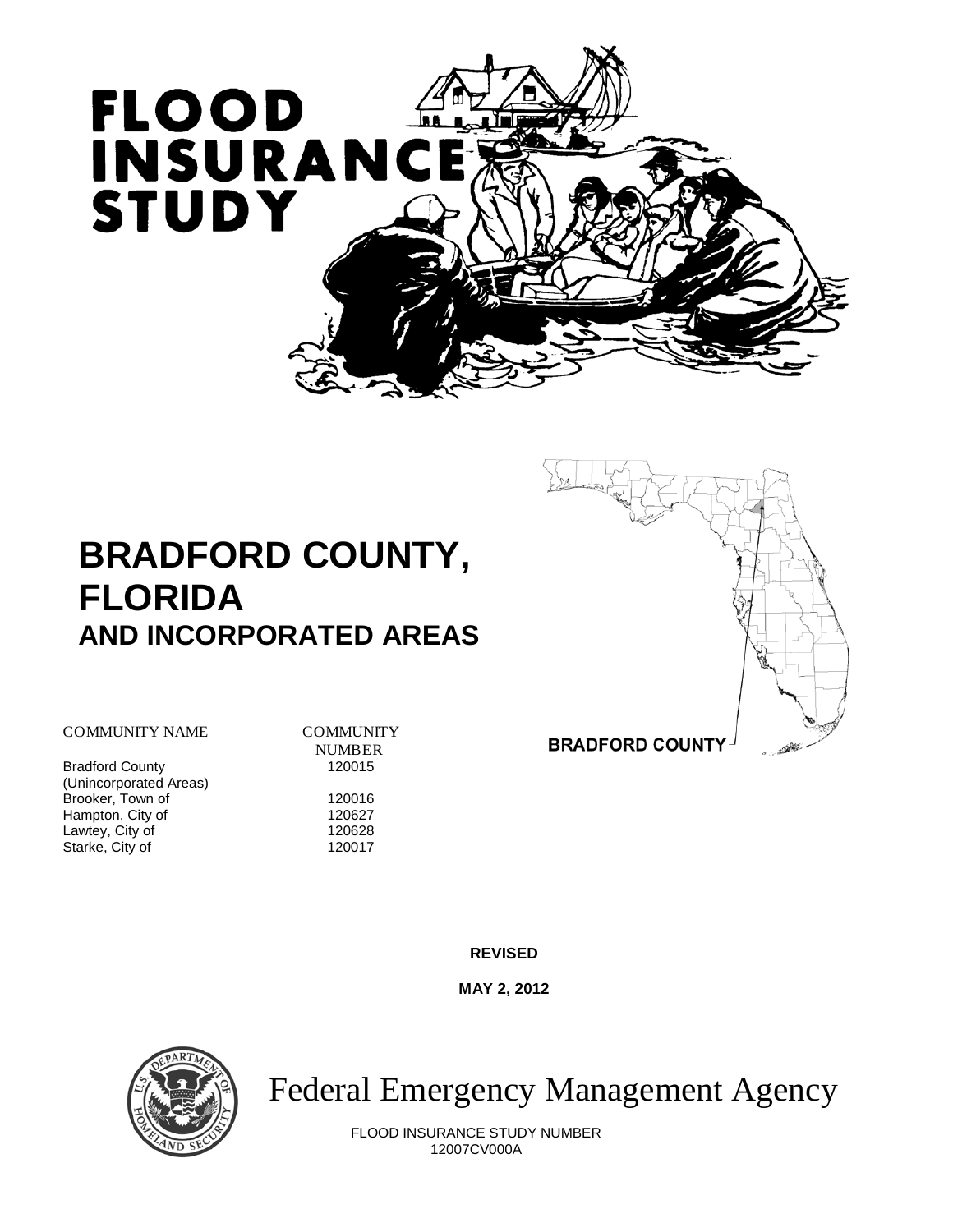# NOTICE TO FLOOD INSURANCE STUDY USERS

Communities participating in the National Flood Insurance Program (NFIP) have established repositories of flood hazard data for floodplain management and flood insurance purposes. This Flood Insurance Study (FIS) may not contain all data available within the repository. It is advisable to contact the community repository for any additional data.

Part or all of this FIS may be revised and republished at any time. In addition, part of this FIS may be revised by the Letter of Map Revision process, which does not involve republication or redistribution of the FIS. It is, therefore, the responsibility of the user to consult with community officials and to check the community repository to obtain the most current FIS components.

Initial Countywide FIS Effective Date: November 15, 1989

Revised Countywide FIS Effective Date: May 2, 2012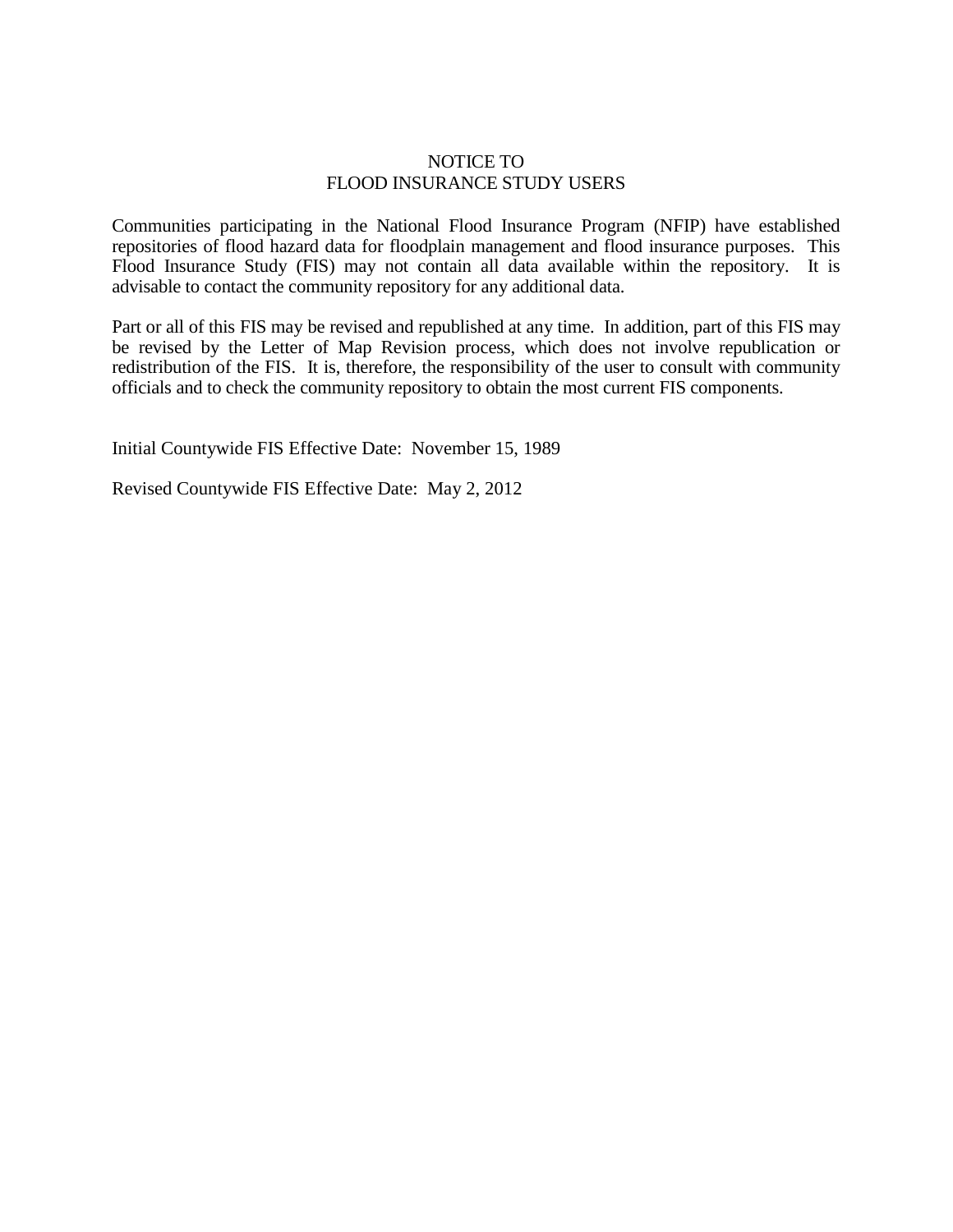# **TABLE OF CONTENTS**

# Page

| 1.0 | 1.1<br>1.2<br>1.3        |  |
|-----|--------------------------|--|
| 2.0 | 2.1<br>2.2<br>2.3<br>2.4 |  |
| 3.0 | 3.1<br>3.2<br>3.3        |  |
| 4.0 | 4.1<br>4.2               |  |
| 5.0 |                          |  |
| 6.0 |                          |  |
| 7.0 |                          |  |
| 8.0 |                          |  |
| 9.0 |                          |  |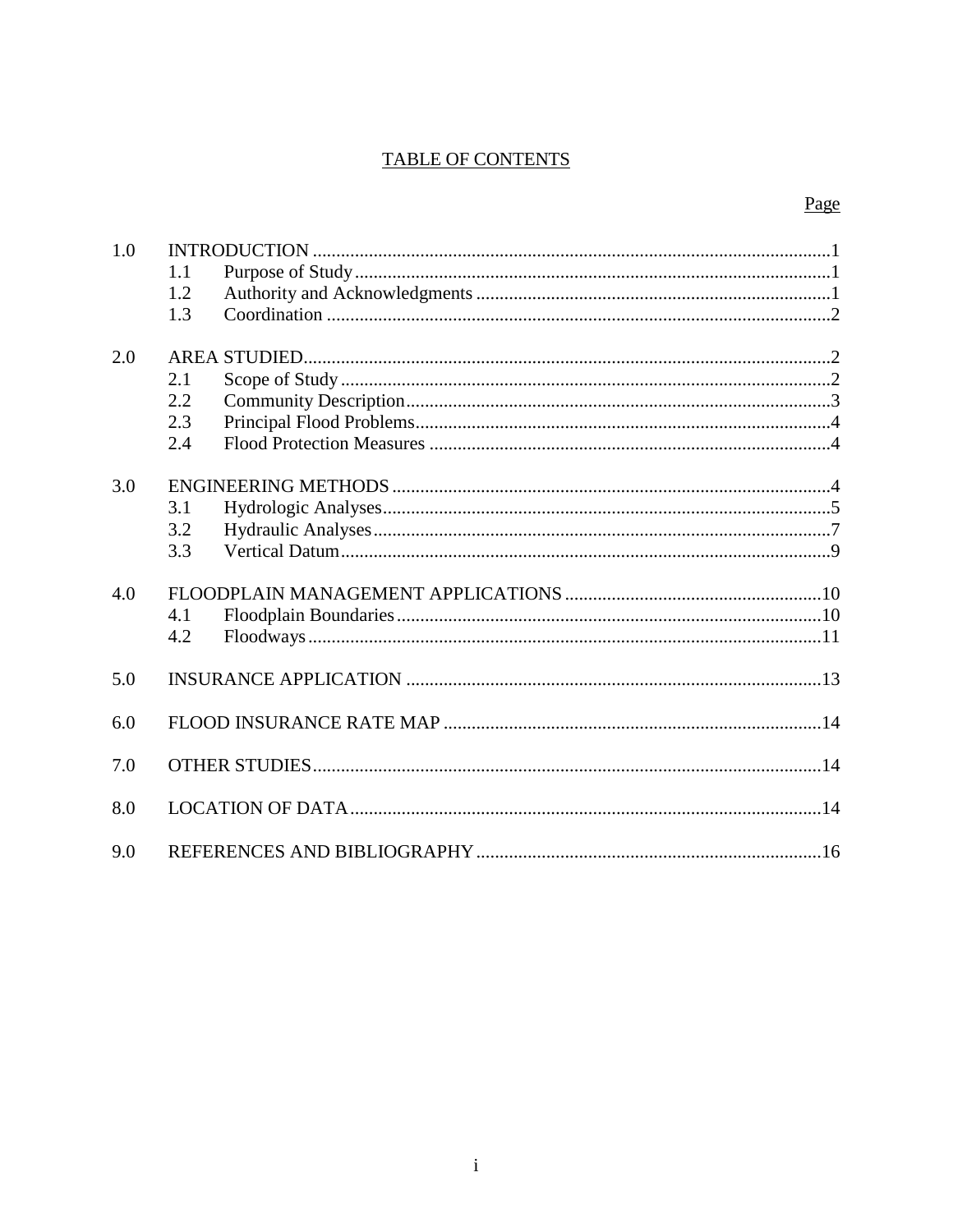# TABLE OF CONTENTS – Continued

# **FIGURES**

|--|--|--|--|--|

# **TABLES**

# **EXHIBITS**

| Exhibit 1 - Flood Profiles |
|----------------------------|
| Santa Fe River             |

Panels 01P-03P

Exhibit 2 - Flood Insurance Rate Map Index Flood Insurance Rate Map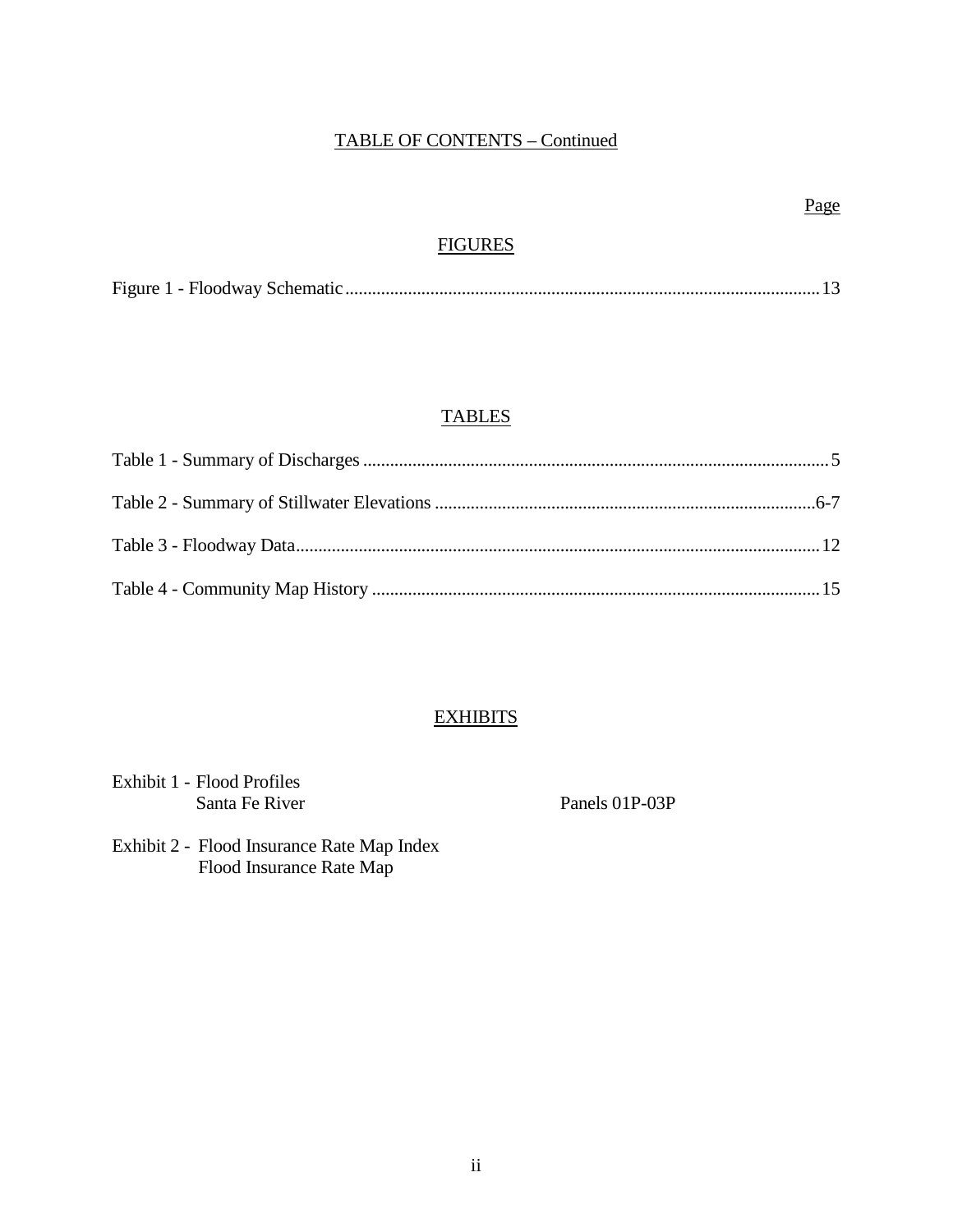#### FLOOD INSURANCE STUDY BRADFORD COUNTY, FLORIDA AND INCORPORATED AREAS

#### 1.0 INTRODUCTION

#### 1.1 Purpose of Study

This countywide Flood Insurance Study (FIS) investigates the existence and severity of flood hazards in, or revises and updates previous FISs/Flood Insurance Rate Maps (FIRMs) for the geographic area of Bradford County, Florida, including the Cities of Hampton, Lawtey, and Starke, the Town of Brooker, and the Unincorporated Areas of Bradford County (hereinafter referred to collectively as Bradford County).

This FIS aids in the administration of the National Flood Insurance Act of 1968 and the Flood Disaster Protection Act of 1973. This FIS has developed flood risk data for various areas of the county that will be used to establish actuarial flood insurance rates. This information will also be used by Bradford County to update existing floodplain regulations as part of the Regular Phase of the National Flood Insurance Program (NFIP), and will also be used by local and regional planners to further promote sound land use and floodplain development. Minimum floodplain management requirements for participation in the NFIP are set forth in the Code of Federal Regulations at 44 CFR, 60.3.

In some states or communities, floodplain management criteria or regulations may exist that are more restrictive or comprehensive than the minimum Federal requirements. In such cases, the more restrictive criteria take precedence and the State (or other jurisdictional agency) will be able to explain them.

# 1.2 Authority and Acknowledgments

The sources of authority for this FIS are the National Flood Insurance Act of 1968 and the Flood Disaster Protection Act of 1973. This FIS was prepared to include the unincorporated areas of Bradford County and the incorporated communities within Bradford County into a countywide format. Information on the authority and acknowledgments for this countywide FIS, as compiled from their previously printed FIS reports, is shown below.

# **November 15, 1989 Countywide FIS**

The hydrologic and hydraulic analyses for the November 15, 1989 countywide study were performed by the U.S. Army Corps of Engineers (USACE), Jacksonville District, (the Study Contractor) for the Federal Emergency Management Agency (FEMA), under Inter-Agency Agreement No. EMW-85-E-1822, Project Order No. 1. That study was completed in 1987.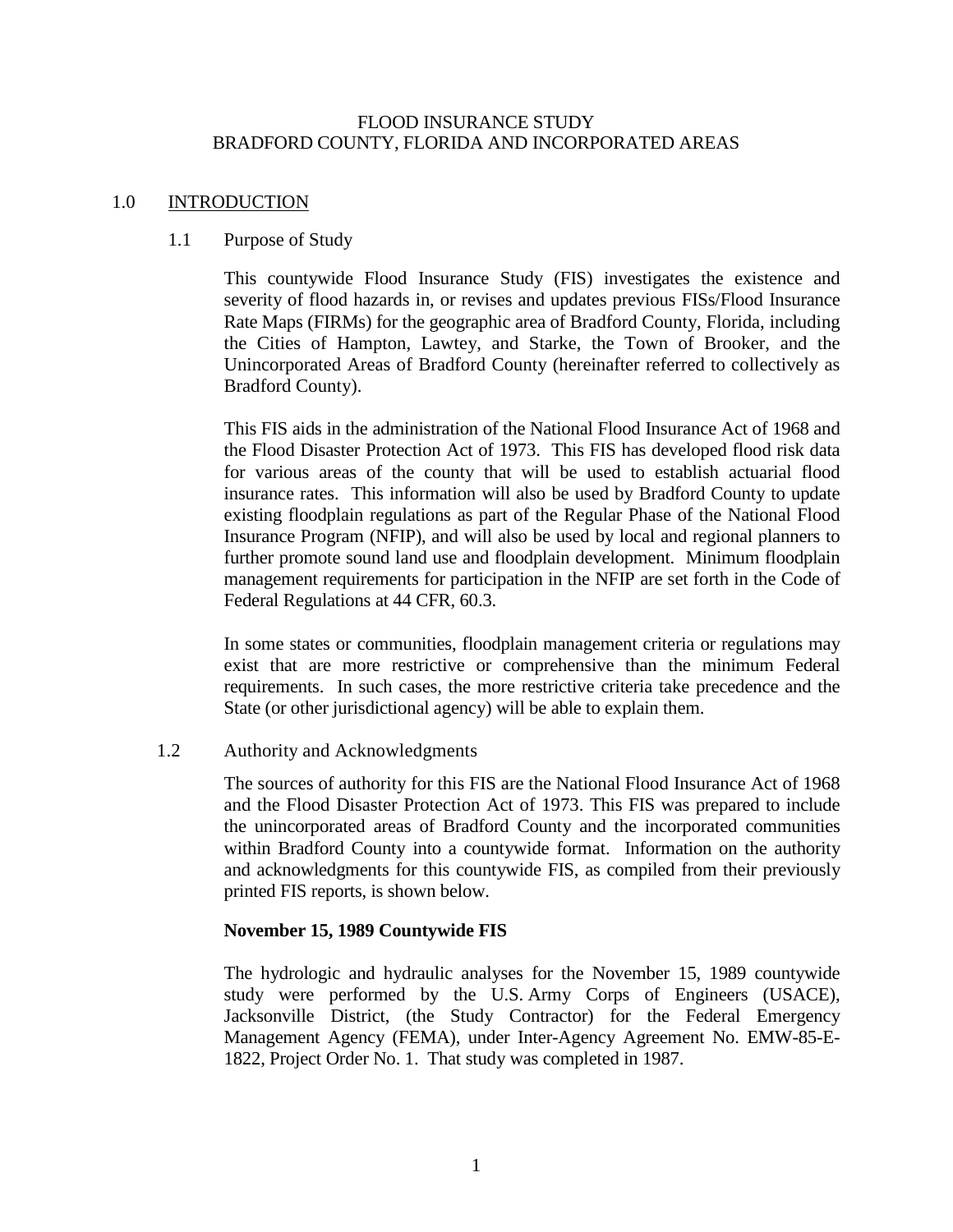For this countywide FIS revision, revised hydrologic and hydraulic analyses were prepared for FEMA by URS Corporation under contract with the Suwannee River Water Management District (SRWMD), a FEMA Cooperating Technical Partner (CTP).

The digital base map files were derived from Florida Department of Transportation Digital Orthophotos, produced at a scale of 1:200 from photography dated 2007.

The coordinate system used for the production of the digital FIRM is State Plane in the Florida North projection zone, referenced to the North American Datum of 1983.

#### 1.3 Coordination

Consultation Coordination Officer's (CCO) meetings may be held for each jurisdiction in this countywide FIS. An initial CCO meeting is held typically with representatives of FEMA, the community, and the Study Contractor to explain the nature and purpose of a FIS, and to identify the streams to be studied by detailed methods. A final CCO meeting is held typically with representatives of FEMA, the community, and the Study Contractor to review the results of the study.

On March 25, 1985, an initial coordination meeting was held in the City of Starke to explain the nature and purpose of an FIS and to determine the areas to be studied in Bradford County. Representatives of the USACE and Bradford County were in attendance. In March and April 1985, discussions were held between FEMA, the USACE, and SRWMD. On February 19, 1987, a meeting was held in the City of Jacksonville with SRWMD to discuss the results of this study. On November 9, 1988, the results of the initial countywide FIS were reviewed and accepted at a final coordination meeting attended by representatives of the Study Contractor, FEMA, and the community.

For this countywide FIS revision, an initial CCO meeting was held on November 17, 2008. A final CCO meeting was held on November 5, 2009. These meetings were attended by representatives of the Study Contractor, SRWMD, FEMA, and the communities.

# 2.0 AREA STUDIED

#### 2.1 Scope of Study

This FIS covers the geographic area of Bradford County. Flooding caused by overflow of the Santa Fe River, Santa Fe Lake, and Little Santa Fe Lake was studied in detail.

Additionally, the Lake Sampson, Lake Crosby, and Lake Rowell areas with reported flooding problems were studied in detail as part of this revised countywide FIS.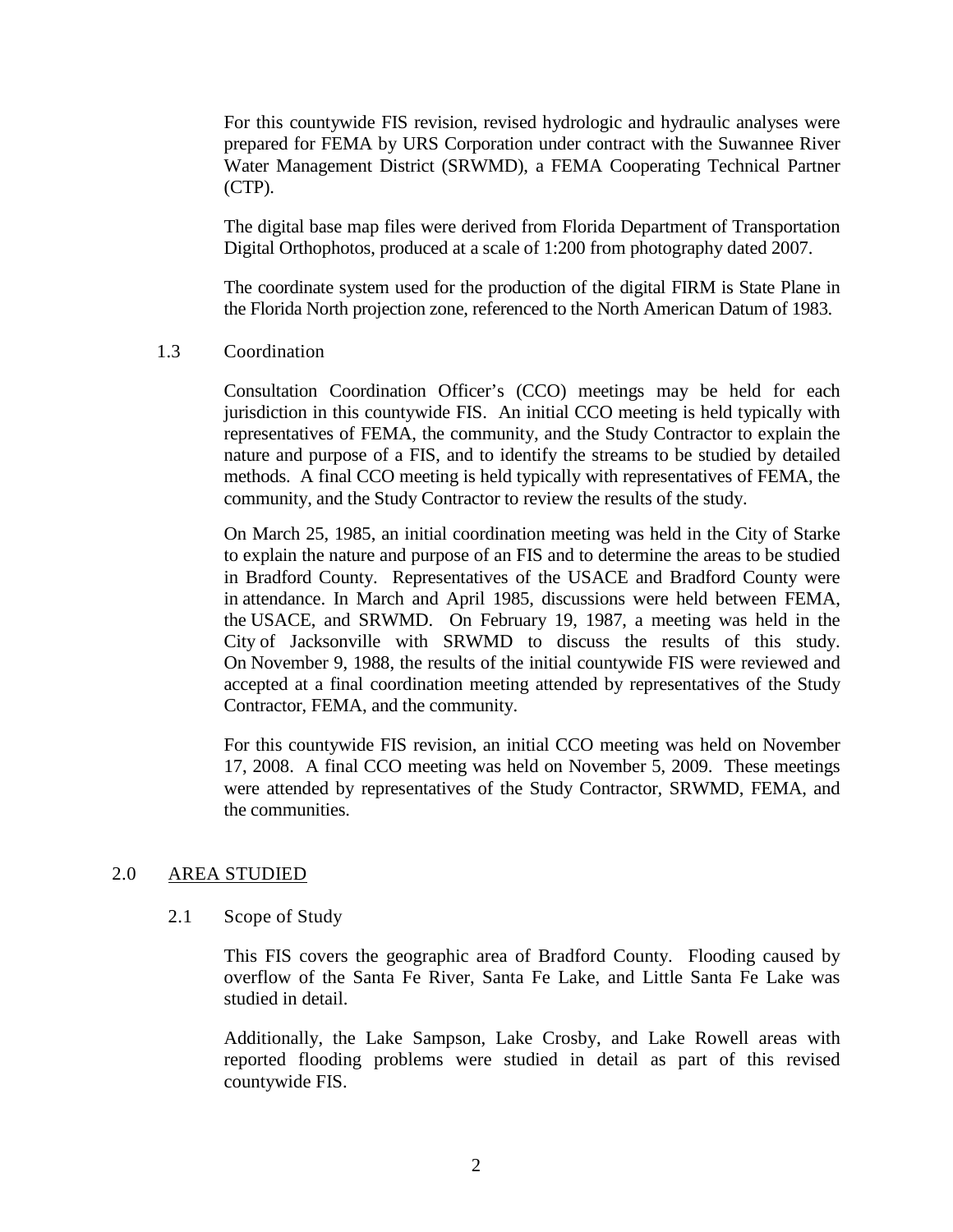Limits of detailed study are indicated on the Flood Profiles (Exhibit 1) and on the FIRM (Exhibit 2).

Approximate analyses were used to study those areas having a low development potential or minimal flood hazards. The areas studied were selected with priority given to all known flood hazard areas and areas of projected development or proposed construction. The scope and methods of the study were proposed to and agreed upon by FEMA, SRWMD, and Bradford County.

# 2.2 Community Description

Bradford County is located in northern Florida, approximately 40 miles southeast of the City of Jacksonville. The county is bordered by Baker and Union counties on the north, Clay County on the east, and Putnam and Alachua counties on the south. Bradford County is served by U.S. Route 301; State Roads (SR) 200, 16, 100, and 225; the Norfolk Southern Railway; and the CSX railroad. Starke, the county seat, is the largest community in the county. The 2008 population estimate for the county was reported to be 29,012 (U.S. Census Bureau, 2008).

Originally established December 31, 1858, as New River County, Bradford County was renamed on December 6, 1861, to honor the first Floridian officer to be killed in the Civil War. The county is primarily agricultural, with truck crops, tobacco, timber, and livestock as major crops. A small amount of manufacturing is related to the timber industry. Bradford County is in the Gulf Coastal Lowlands physiographic area, and its topography ranges from 39.1 feet to 179.1 feet North American Vertical Datum of 1988 (NAVD 88).

The east and northeast sides of both Santa Fe Lake and Little Santa Fe Lake are in the Chipley-Leon, Osier Soil Association, which consists of nearly level to gently sloping, moderately well-drained sandy soils, and poorly drained sandy soils with an area of weakly cemented sandy subsoil. The area downstream of Little Santa Fe Lake and adjacent to the Santa Fe River up to SR 225 is in the Brighton Association, which consists of nearly level, very poorly drained organic soils in marshy areas surrounded by mineral soils. From SR 225 to the confluence of the New River, the adjacent shoreline is in the Fresh Water Swamp Association, which consists of nearly level, very poorly drained soils subject to prolonged flooding (Florida Bureau of Comprehensive Planning, 1975).

The climate of Bradford County is semi-tropical, characterized by long, hot summers and mild winters. Average temperatures vary from 55.9 degrees Fahrenheit ( ${}^{\circ}$ F) in January to 81.4  ${}^{\circ}$ F in August and the average annual rainfall is 49.40 inches (U.S. Department of Commerce, National Weather Service, 1963 and 1976).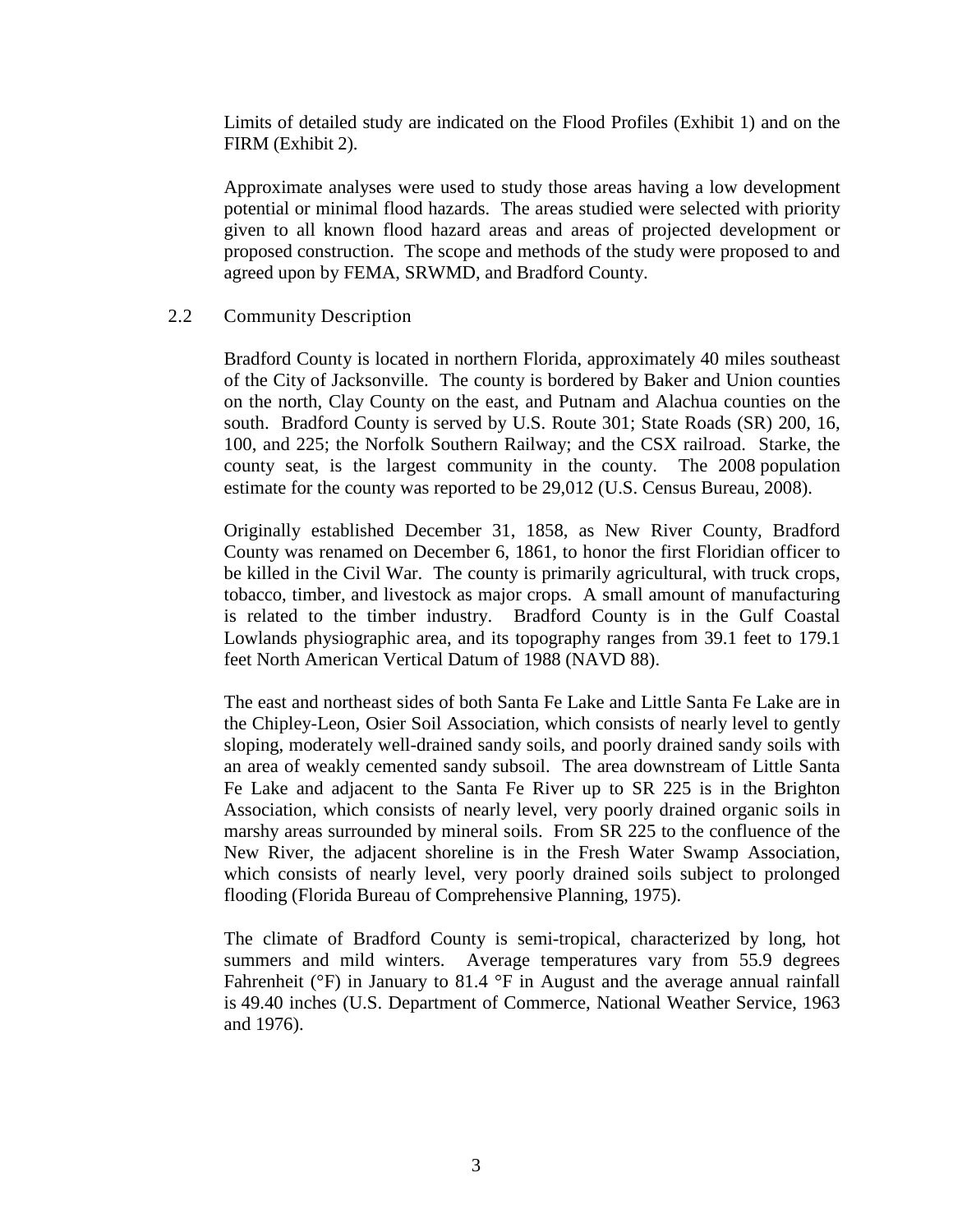#### 2.3 Principal Flood Problems

The most severe floods in the Santa Fe basin are associated with storms or sequences of storms that produce widespread rainfall for several days. Flooding occurs in all seasons, but maximum annual stages occur most frequently from February through April as a result of a series of frontal system storms over the basin. The area is also subject to summer and fall tropical disturbances, occasionally of hurricane intensity. Thunderstorms caused by summer air mass activity produce intense rainfall, but the duration is usually short and areal distribution is relatively small.

The September 1964 flood was the largest flood of record on the Santa Fe River. The discharge at USGS gage (No. 02321500) in the Town of Worthington Springs measured 20,000 cubic feet per second (cfs), while the USGS gage (No. 02320700) at Graham recorded 2,360 cfs. Discharges from the largest historical floods at both gage locations are listed below.

| LOCATION       | PEAK DISCHARGES (CFS) |      |                                    |       |      |  |
|----------------|-----------------------|------|------------------------------------|-------|------|--|
| SANTA FE RIVER | 1964                  |      | 1934 1945                          | -1947 | 1948 |  |
| At SR 121      |                       |      | 20,000 17,700 15,700 14,900 14,900 |       |      |  |
|                | 1964                  | 1970 | 1968                               | 1960  |      |  |
| At SR 225      | 2,360                 |      | 1,890 1,190 1,120                  |       |      |  |

#### 2.4 Flood Protection Measures

Flood protection measures are not known to exist within the study area.

#### 3.0 ENGINEERING METHODS

For the flooding sources studied in detail in the community, standard hydrologic and hydraulic study methods were used to determine the flood hazard data required for this study. Flood events of a magnitude that are expected to be equaled or exceeded once on the average during any 10-, 50-, 100-, or 500-year period (recurrence interval) have been selected as having special significance for floodplain management and for flood insurance rates. These events, commonly termed the 10-, 50-, 100-, and 500-year floods, have a 10, 2, 1, and 0.2 percent chance, respectively, of being equaled or exceeded during any year. Although the recurrence interval represents the long-term average period between floods of a specific magnitude, rare floods could occur at short intervals or even within the same year. The risk of experiencing a rare flood increases when periods greater than 1 year are considered. For example, the risk of having a flood that equals or exceeds the 100-year flood (1-percent chance of annual exceedence) in any 50-year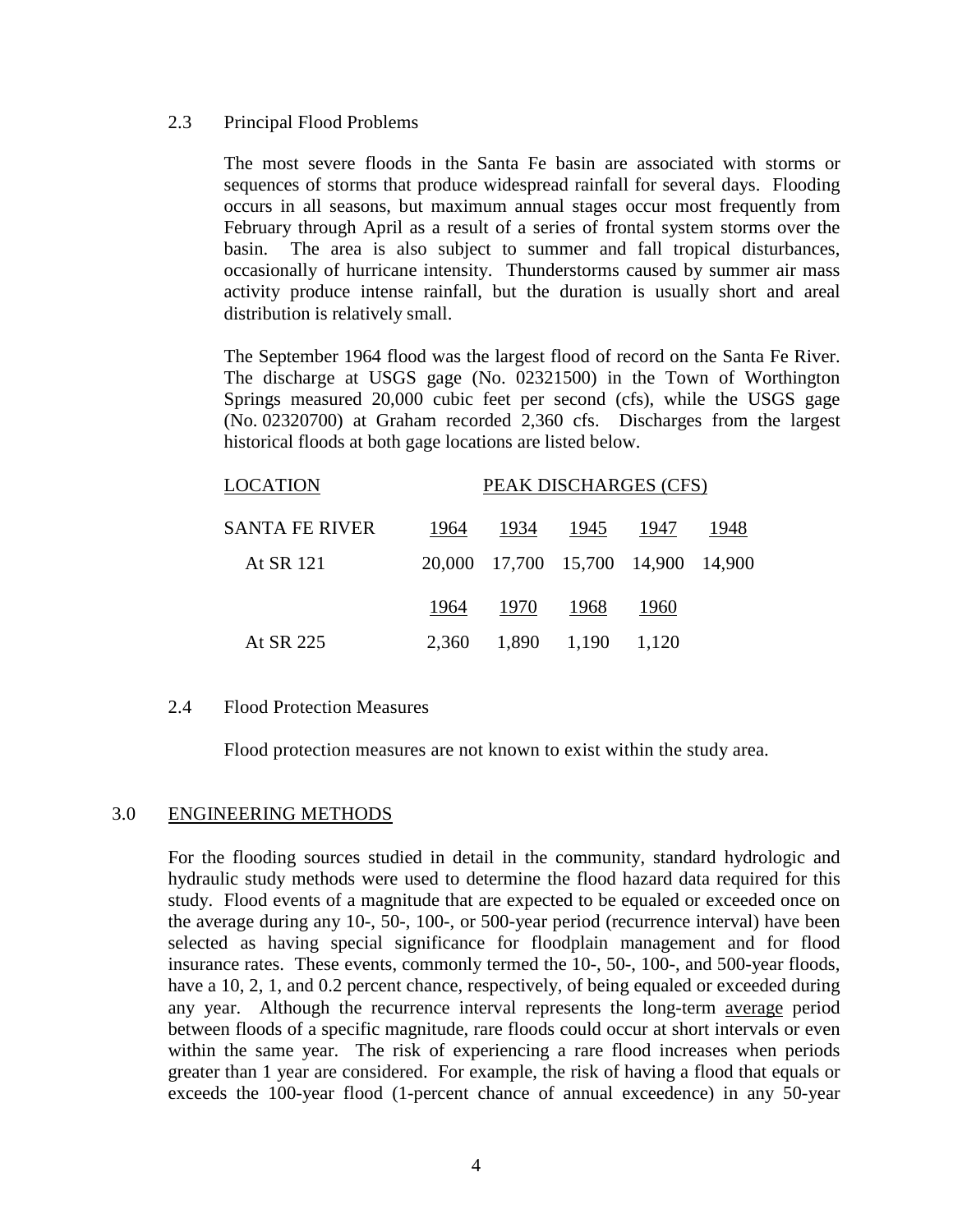period is approximately 40 percent (4 in 10), and, for any 90-year period, the risk increases to approximately 60 percent (6 in 10). The analyses reported herein reflect flooding potentials based on conditions existing in the community at the time of completion of this study. Maps and flood elevations will be amended periodically to reflect future changes.

3.1 Hydrologic Analyses

Hydrologic analyses were carried out to establish the peak discharge-frequency relationships for each riverine flooding source studied in detail affecting the community.

# **November 15, 1989 Countywide Analyses**

The USGS has been monitoring flows in the Suwannee River basin since the flood of 1928. Each year, the USGS publishes the water resources data collected, and periodically reports on the magnitude and frequency of floods. Those reports were used for the hydrologic analyses for this study and the results were coordinated with the USGS (USGS, various years).

Analyses of discharge records of all gaged locations on the Santa Fe River were used to establish peak discharge-frequency relationships throughout the river reaches. Flood recurrence frequencies were determined by log-Pearson Type III statistical analyses using methods outlined in Bulletin No. 17B (U.S. Department of the Interior, Geological Survey, 1981 revised 1982 and USACE, 1973). On the Santa Fe River, a rainfall runoff model was developed using the standard U.S. Soil Conservation Service (SCS) procedure and the HEC-1 runoff model (U.S. Department of Agriculture, SCS, 1965). The model was calibrated to the Hurricane Dora flood of 1964 and verified by statistical analyses of discharge records from four long-term gages on the Santa Fe River.

Peak discharge-drainage area relationships for the 10-, 2-, 1-, and 0.2-percent chance floods of each flooding source studied in detail in the community are shown in Table 1.

|                       | DRAINAGE   | PEAK DISCHARGES (CFS)           |        |        |        |  |
|-----------------------|------------|---------------------------------|--------|--------|--------|--|
| FLOODING SOURCE       | AREA       | $10-$                           |        |        | $02-$  |  |
| AND LOCATION          | (SQ MILES) | PERCENT PERCENT PERCENT PERCENT |        |        |        |  |
|                       |            |                                 |        |        |        |  |
| <b>SANTA FE RIVER</b> |            |                                 |        |        |        |  |
| at SR 121             | 630        | 12,824                          | 20,748 | 25,162 | 36,500 |  |
| at SR 225             | 95         | 1,344                           | 2,310  | 2,965  | 4,380  |  |

# TABLE 1 - SUMMARY OF DISCHARGES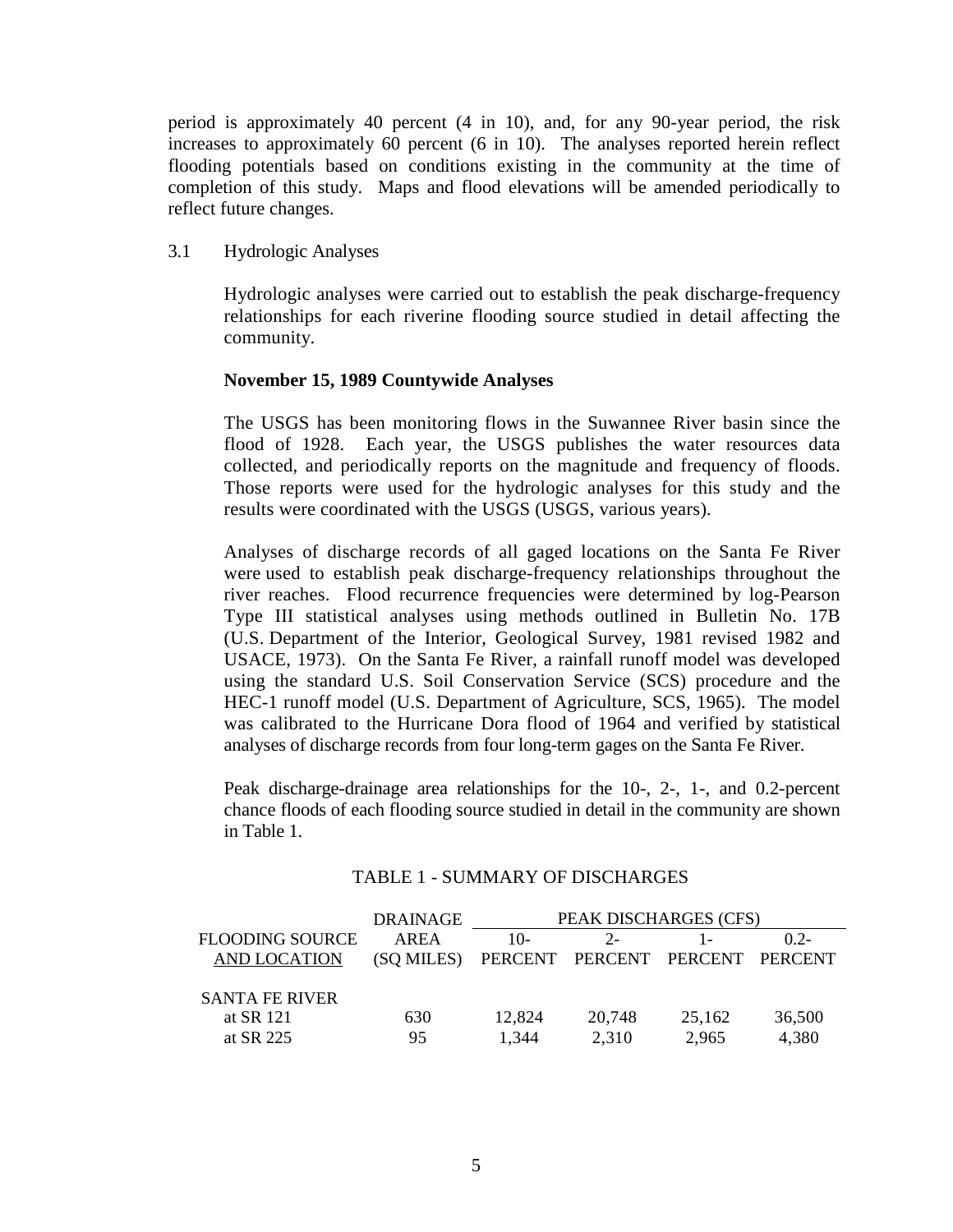#### **Revised Countywide Analyses**

For this countywide FIS, several lake areas were analyzed in detail. The study areas are described below.

The detailed study area of Lake Sampson, Lake Crosby, and Lake Rowell is located southwest of the City of Starke, Bradford County, Florida south of SR 100 and north of County Road (CR) 225. Lake Sampson, Lake Crosby, and Lake Rowell are all interconnected with the outfall to the Sampson River on the southwest side of Lake Sampson. The total contributing drainage area for this basin associated with Lake Sampson, Lake Crosby, and Lake Rowell is approximately 52 square miles. Land use for the study area is mainly forested, agricultural, and pasture. In addition, Alligator Creek, which drains the City of Starke, also flows into the Lake Sampson, Lake Crosby, and Lake Rowell system. For the Lake Sampson, Lake Crosby, and Lake Rowell areas, Streamline Technologies ICPR v.3 unsteady flow model was used to estimate flood discharges and elevations for a series of flood frequencies including the 10, 2, 1, and 0.2 percent annual chance events.

The rainfall amounts for the 24-hour 10, 2, 1, and 0.2 percent storm events were obtained from Appendix B of Drainage Manual published by State of Florida Department of Transportation. Synthetic (Type II Florida Modified) rainfall time distribution was used to develop the ICPR models. Watershed boundaries were delineated using contours derived from the USGS Digital Elevation Model (DEM) of the study area. The SCS Curve Number Method was used in this study to compute the direct runoff resulting from each of the analyzed frequencies. Basin time of concentration was determined using the procedures outlined in the National Resource Conservation Service (NRCS) TR-55 publication. The SCS Unit Hydrograph method was used to generate the hydrographs resulting from the analyzed storms. A unit hydrograph peak factor of 323 was selected.

Elevations for floods of the selected recurrence intervals of Santa Fe Lake, Little Santa Fe Lake, Lake Sampson, Lake Crosby, and Lake Rowell are shown in Table 2, "Summary of Stillwater Elevations".

|                                               | <b>ELEVATION (FEET NAVD 88)</b> |                         |                |                          |  |  |
|-----------------------------------------------|---------------------------------|-------------------------|----------------|--------------------------|--|--|
| <b>FLOODING SOURCE</b><br><b>AND LOCATION</b> | $10-$<br><b>PERCENT</b>         | $2 -$<br><b>PERCENT</b> | <b>PERCENT</b> | $02 -$<br><b>PERCENT</b> |  |  |
| <b>SANTA FE LAKE</b><br>Along shoreline       | 142.2                           | 142.8                   | 143.0          | 143.7                    |  |  |
| LITTLE SANTA FE LAKE<br>Along shoreline       | 142.2                           | 142.8                   | 143.0          | 143.7                    |  |  |

#### TABLE 2 - SUMMARY OF STILLWATER ELEVATIONS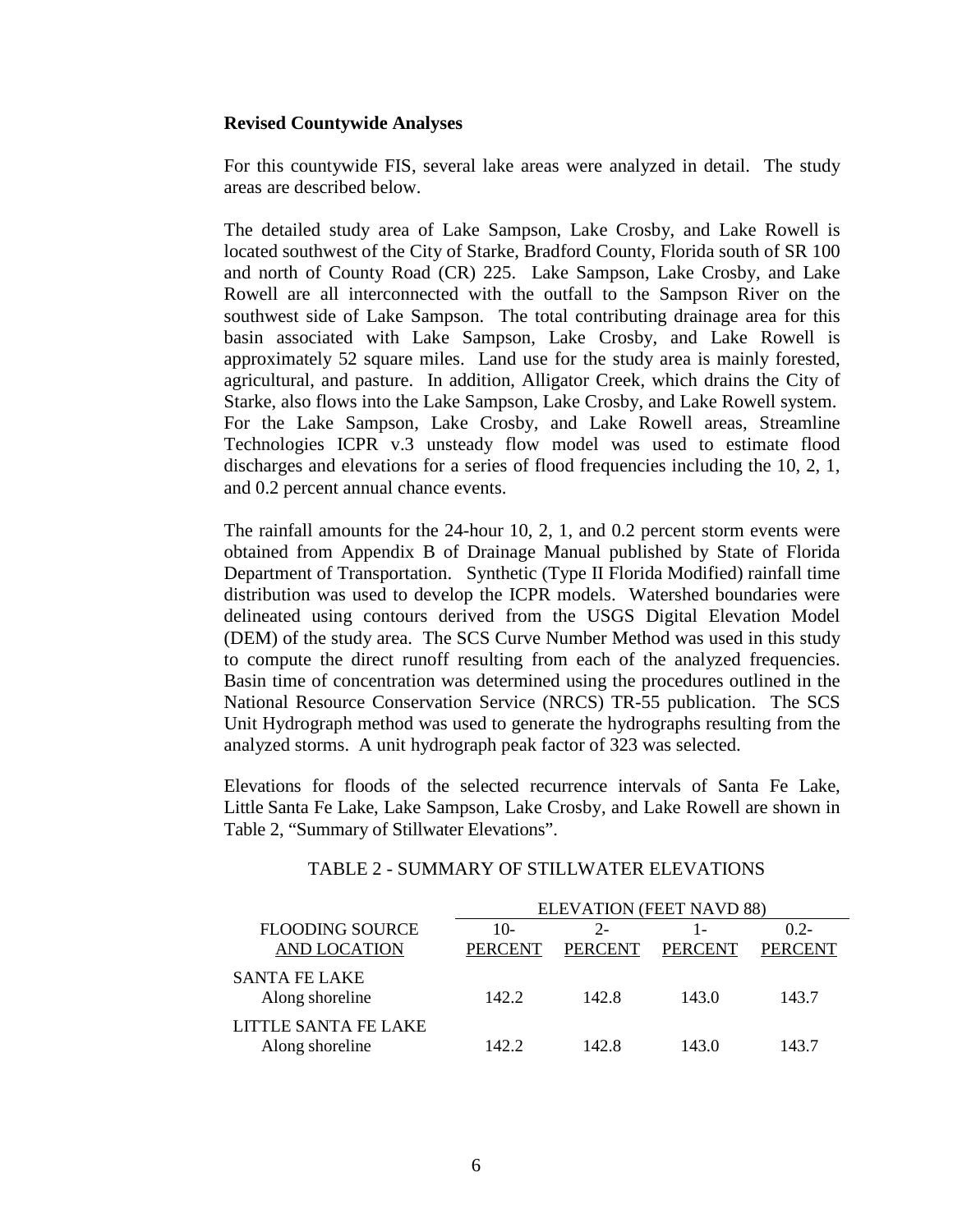|                                               | ELEVATION (FEET NAVD 88) |                 |                       |                           |  |  |
|-----------------------------------------------|--------------------------|-----------------|-----------------------|---------------------------|--|--|
| <b>FLOODING SOURCE</b><br><b>AND LOCATION</b> | $10-$<br><b>PERCENT</b>  | $2-$<br>PERCENT | 1 -<br><b>PERCENT</b> | $0.2 -$<br><b>PERCENT</b> |  |  |
| <b>LAKE SAMPSON</b>                           |                          |                 |                       |                           |  |  |
| Along shoreline                               | 133.6                    | 134.2           | 134.5                 | 135.2                     |  |  |
| Backwater area located<br>north of lake       | 135.7                    | 136.6           | 137.0                 | 137.7                     |  |  |
| <b>LAKE CROSBY</b><br>Along shoreline         | 133.8                    | 134.5           | 134.6                 | 135.2                     |  |  |
| <b>LAKE ROWELL</b><br>Along shoreline         | 133.6                    | 134.2           | 134.5                 | 135.2                     |  |  |

#### TABLE 2 - SUMMARY OF STILLWATER ELEVATIONS

#### 3.2 Hydraulic Analyses

Analyses of the hydraulic characteristics of flooding from the sources studied were carried out to provide estimates of the elevations of floods of the selected recurrence intervals. Users should be aware that flood elevations shown on the FIRM represent rounded whole-foot elevations and may not exactly reflect the elevations shown on the Flood Profiles or in the Floodway Data tables in this FIS report. For construction and/or floodplain management purposes, users are encouraged to use the flood elevation data presented in this FIS in conjunction with the data shown on the FIRM.

# **November 15, 1989 Countywide Analyses**

Cross-section data were obtained by aerial survey of the floodplain areas and by field measurements of the main channel and immediate overbanks of the Santa Fe River (USACE, 1985). All bridges were field surveyed to obtain elevation data and structural geometry.

Locations of selected cross sections used in the hydraulic analyses are shown on the Flood Profiles and on the FIRM.

Water-surface elevations of floods of the selected recurrence intervals were computed using the HEC-2 step-backwater computer program (USACE, 1984). Roughness coefficients (Manning's "n") used in the hydraulic computation were determined by analyzing known flood events in the Bradford County reaches of the Santa Fe River. Values for the Santa Fe River range from 0.059 to 0.089 for the main channel and from 0.31 to 0.42 for the overbank areas.

Flood profiles were drawn showing the computed water-surface elevations for floods of the selected recurrence intervals. In cases where the 2- and 1-percent annual chance flood elevations are close together, due to limitations of the profile scale, only the 1-percent annual chance profile has been shown.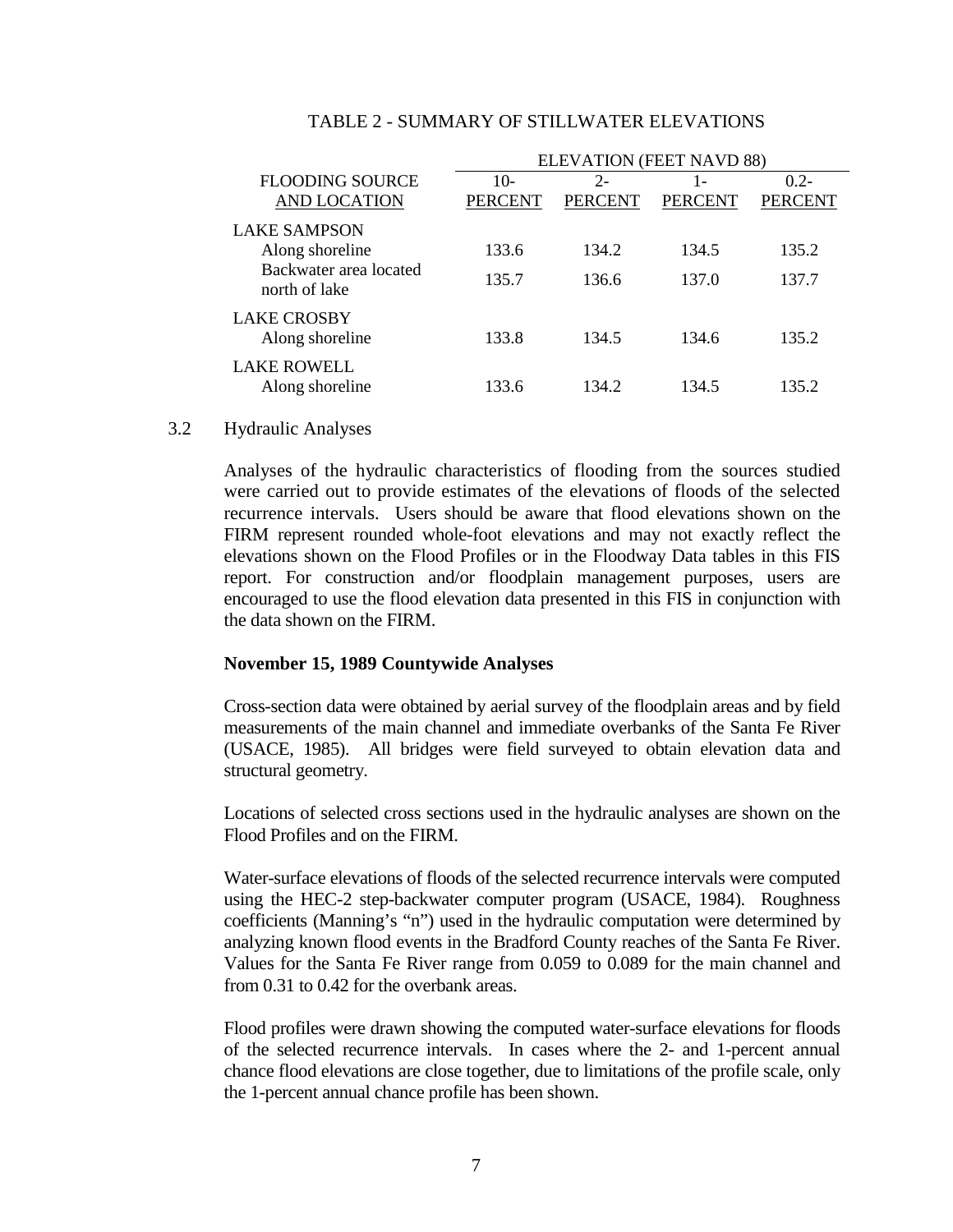The hydraulic analyses for this study are based on the effects of unobstructed flow. The flood elevations shown on the profiles are thus considered valid only if hydraulic structures remain unobstructed, operate properly, and do not fail.

#### **Revised Countywide Analyses**

For this countywide FIS, the areas presented below were studied in detail to estimate flood elevations for the selected recurrence intervals.

For the Lake Sampson, Lake Crosby, and Lake Rowell areas, the Streamline Technologies ICPR v.3 unsteady flow model was used to estimate flood levels. The development of the model schematic was performed using ArcGIS. Various sources were utilized in developing the schematic including GIS shapefiles of the transportation network, ortho-aerial photography of Bradford County, the DEM of Bradford County, field survey data and contours derived from the DEM. An ArcGIS automated subroutine was used to determine the stage-area relationships for each subbasin. Overtopping weirs were used in ICPR to transfer water between the storage areas. Structure information and the cross sections for the overtopping weirs were derived using the field survey data and the DEM for Bradford County. Starting water surface elevations for each subbasin were determined from the field survey data and DEM. An ICPR model for the study area was developed based on the information described above. Flood elevations for the lake areas are shown on the FIRM (Exhibit 2).

All qualifying bench marks within a given jurisdiction that are cataloged by the National Geodetic Survey (NGS) and entered into the National Spatial Reference System (NSRS) as First or Second Order Vertical and have a vertical stability classification of A, B, or C are shown and labeled on the FIRM with their 6 character NSRS Permanent Identifier.

Bench marks cataloged by the NGS and entered into the NSRS vary widely in vertical stability classification. NSRS vertical stability classifications are as follows:

- Stability A: Monuments of the most reliable nature, expected to hold position/elevation well (e.g., mounted in bedrock)
- Stability B: Monuments which generally hold their position/elevation well (e.g., concrete bridge abutment)
- Stability C: Monuments which may be affected by surface ground movements (e.g., concrete monument below frost line)
- Stability D: Mark of questionable or unknown vertical stability (e.g., concrete monument above frost line, or steel witness post)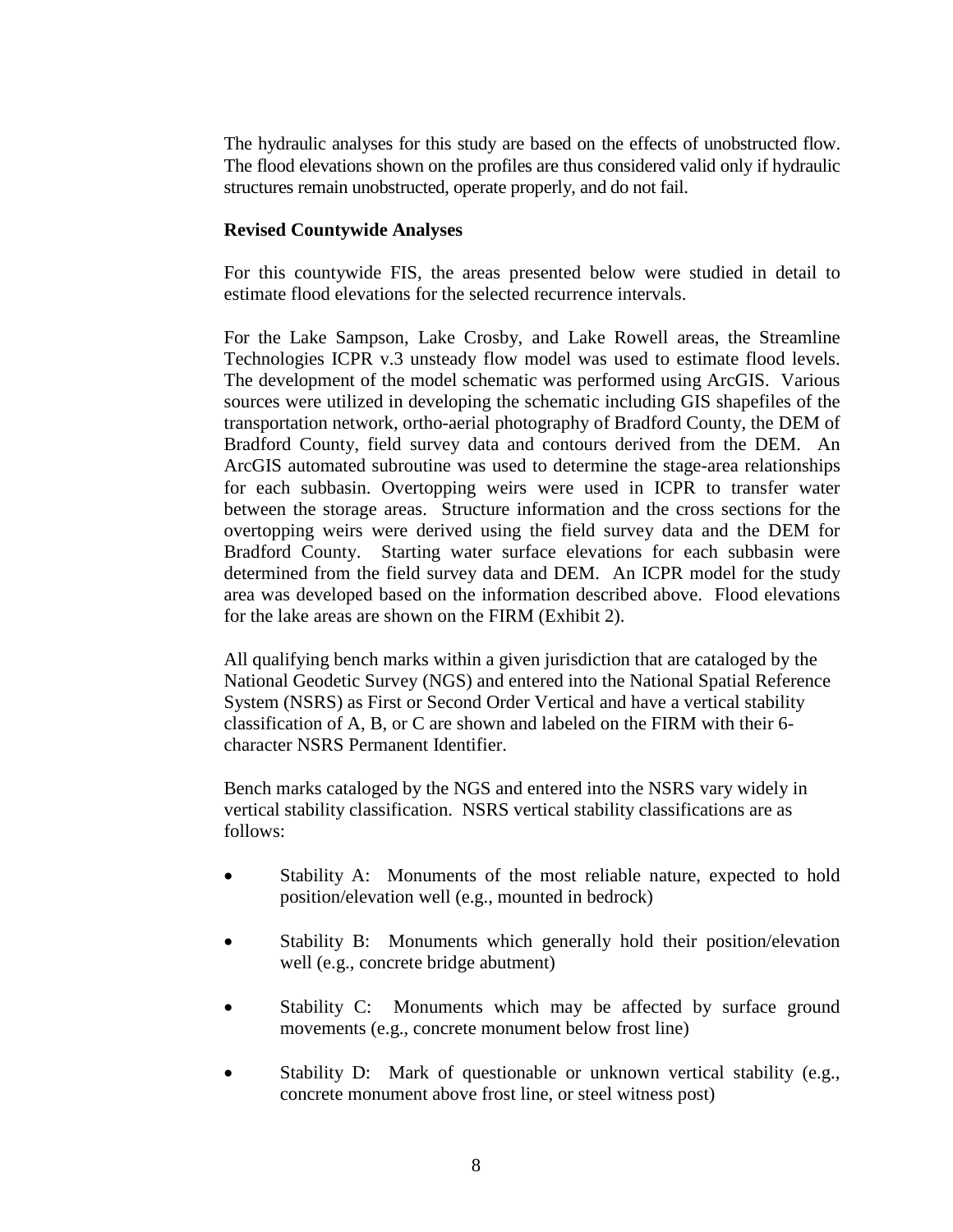In addition to NSRS bench marks, the FIRM may also show vertical control monuments established by a local jurisdiction; these monuments will be shown on the FIRM with the appropriate designations. Local monuments will only be placed on the FIRM if the community has requested that they be included, and if the monuments meet the aforementioned NSRS inclusion criteria.

To obtain current elevation, description, and/or location information for bench marks shown on the FIRM for this jurisdiction, please contact the Information Services Branch of the NGS at (301) 713-3242, or visit their Web site at [www.ngs.noaa.gov.](http://www.ngs.noaa.gov/)

It is important to note that temporary vertical monuments are often established during the preparation of a flood hazard analysis for the purpose of establishing local vertical control. Although these monuments are not shown on the FIRM, they may be found in the Technical Support Data Notebook associated with this FIS and FIRM. Interested individuals may contact FEMA to access this data.

#### 3.3 Vertical Datum

All FISs and FIRMs are referenced to a specific vertical datum. The vertical datum provides a starting point against which flood, ground, and structure elevations can be referenced and compared. Until recently, the standard vertical datum in use for newly created or revised FISs and FIRMs was the National Geodetic Vertical Datum of 1929 (NGVD 29). With the finalization of the North American Vertical Datum of 1988 (NAVD 88), many FIS reports and FIRMs are being prepared using NAVD 88 as the referenced vertical datum.

All flood elevations shown in this FIS report and on the FIRM are referenced to NAVD 88. Structure and ground elevations in the community must, therefore, be referenced to NAVD 88. It is important to note that adjacent communities may be referenced to NGVD 29. This may result in differences in Base Flood Elevations (BFEs) across the corporate limits between the communities.

Prior versions of the FIS report and FIRM were referenced to NGVD 29. When a datum conversion is affected for an FIS report and FIRM, the Flood Profiles and BFEs reflect the new datum values. To compare structure and ground elevations to the 1 percent annual chance flood elevations shown in the FIS and on the FIRM, the subject structure and ground elevations must be referenced to the new datum values.

As noted above, the elevations shown in this FIS report and on the FIRM for Bradford County, Florida and Incorporated Areas, are referenced to NAVD 88. Ground, structure, and flood elevations may be compared and/or referenced to NGVD 29 by applying a standard conversion factor. The conversion factor from NGVD 29 to NAVD 88 is -0.86-foot. The BFEs shown on the FIRM represent whole-foot rounded values. For example, a BFE of 102.4 will appear as 102 on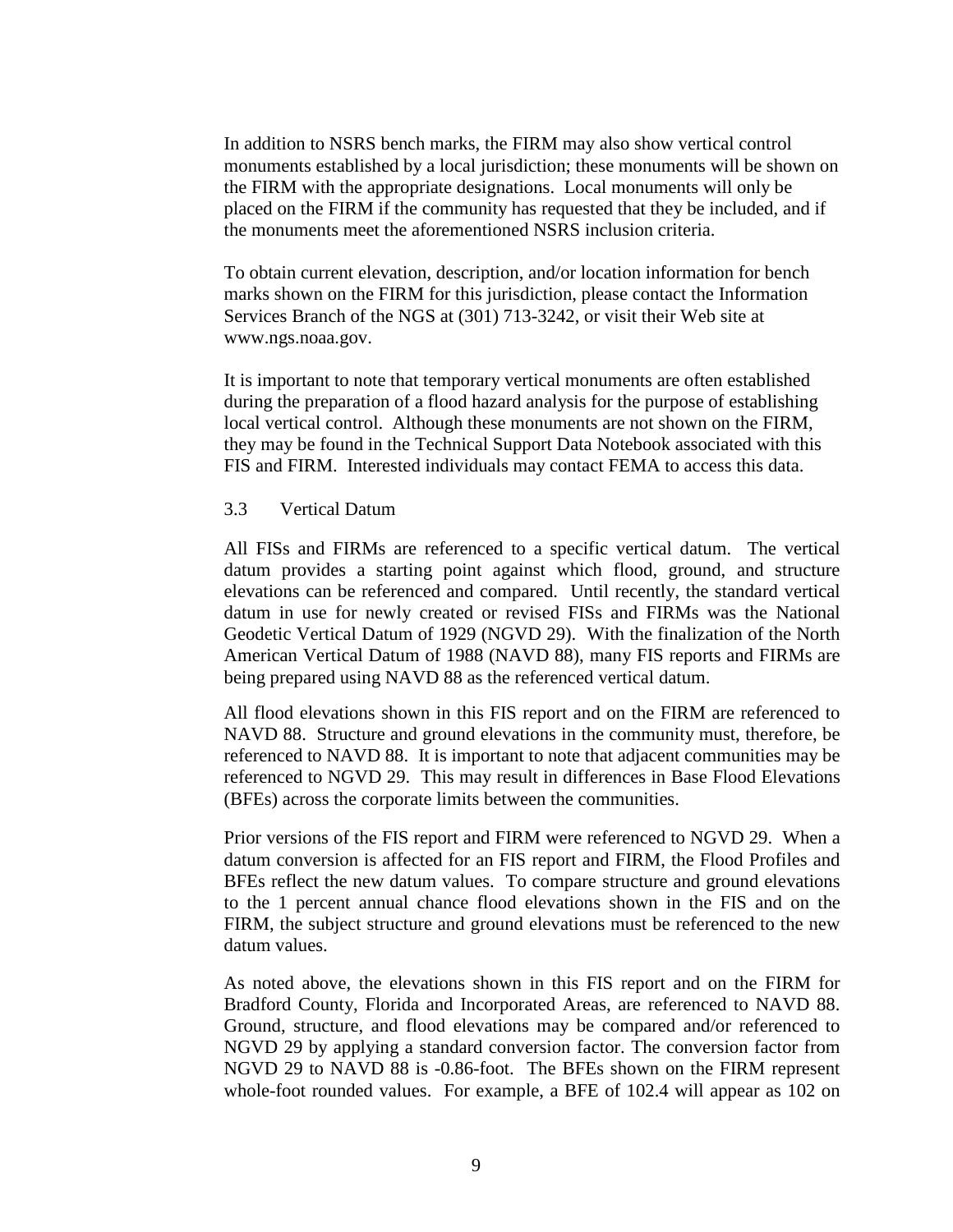the FIRM and 102.6 will appear as 103. Therefore, users that wish to convert the elevations in this FIS to NGVD 29 should apply the stated conversion factor(s) to elevations shown on the Flood Profiles and supporting data tables in the FIS report, which are shown at a minimum to the nearest 0.1 foot.

For more information on NAVD 88, see Converting the National Flood Insurance Program to the North American Vertical Datum of 1988, FEMA Publication FIA-20/June 1992, or contact the Spatial Reference System Division, National Geodetic Survey, NOAA, Silver Spring Metro Center, 1315 East-West Highway, Silver Spring, Maryland 20910 (Internet address http://www.ngs.noaa.gov).

# 4.0 FLOODPLAIN MANAGEMENT APPLICATIONS

The NFIP encourages state and local governments to adopt sound floodplain management programs. Therefore, each FIS provides 1-percent annual chance flood elevations and delineations of the 1-and 0.2-percent annual chance floodplain boundaries and 1-percent annual chance floodway to assist communities in developing floodplain management measures. This information is presented on the FIRM and in many components of the FIS, including Flood Profiles, Floodway Data tables, and Summary of Stillwater Elevation tables. Users should reference the data presented in the FIS as well as additional information that may be available at the local community map repository before making flood elevation and/or floodplain boundary determinations.

# 4.1 Floodplain Boundaries

To provide a national standard without regional discrimination, the 1-percent annual chance flood has been adopted by FEMA as the base flood for floodplain management purposes. The 0.2-percent annual chance flood is employed to indicate additional areas of flood risk in the community. For each stream studied in detail, the 1-and 0.2-percent annual chance floodplain boundaries have been delineated using the flood elevations determined at each cross section. Between cross sections, the boundaries were interpolated using topographic maps at a scale of 1:24000 with a contour interval of 5 feet (USGS, 7.5 Minute Series Topographic Maps).

The 1-and 0.2-percent annual chance floodplain boundaries are shown on the FIRM (Exhibit 2). On this map, the 1-percent annual chance floodplain boundary corresponds to the boundary of the areas of special flood hazards (Zones A and AE), and the 0.2-percent annual chance floodplain boundary corresponds to the boundary of areas of moderate flood hazards. In cases where the 1-and 0.2-percent annual chance floodplain boundaries are close together, only the 1-percent annual chance floodplain boundary has been shown. Small areas within the floodplain boundaries may lie above the flood elevations but cannot be shown due to limitations of the map scale and/or lack of detailed topographic data.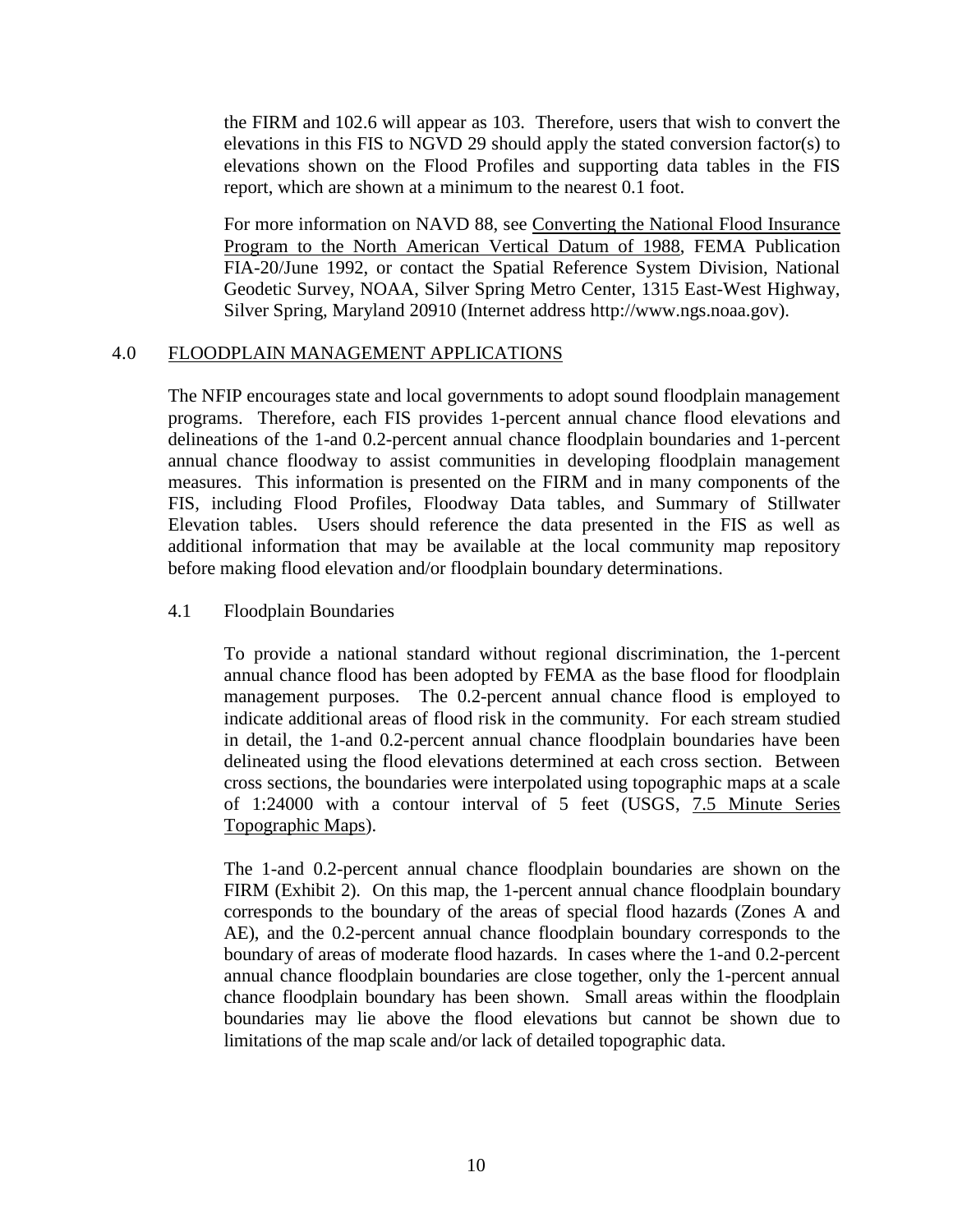Areas studied by approximate methods were updated using a data layer known as 'wetcomp' provided by SRWMD. 'Wetcomp' combines National Wetlands Inventory (NWI) data, land use and cover, as well as hydrography features.

For the streams studied by approximate methods, only the 1-percent floodplain boundary was delineated using the FIRM for the City of Starke (FEMA, 1987); the Flood Hazard Boundary Map for Bradford County, Florida (U.S. Department of Housing and Urban Development, 1976); and topographic maps of flood-prone areas (USGS, 7.5 Minute Series Topographic Maps of Flood-Prone Areas).

# 4.2 Floodways

Encroachment on floodplains, such as structures and fill, reduces the flood-carrying capacity, increases the flood heights and velocities, and increases flood hazards in areas beyond the encroachment itself. One aspect of floodplain management involves balancing the economic gain from floodplain development against the resulting increase in flood hazard. For purposes of the NFIP, a floodway is used as a tool to assist local communities in this aspect of floodplain management. Under this concept, the area of the 1-percent annual chance floodplain is divided into a floodway and a floodway fringe. The floodway is the channel of a stream plus any adjacent floodplain areas that must be kept free of encroachment so that the 1 percent chance annual flood can be carried without substantial increases in flood heights. Minimum Federal standards limit such increases to 1.0 foot, provided that hazardous velocities are not produced. The floodways in this study are presented to local agencies as a minimum standard that can be adopted directly or that can be used as a basis for additional floodway studies.

The floodways presented in this FIS report and on the FIRM were computed for certain stream segments on the basis of equal conveyance reduction from each side of the floodplain. Floodway widths were computed at cross sections. Between cross sections, the floodway boundaries were interpolated. The results of the floodway computations are tabulated for selected cross sections and are shown in Table 3, Floodway Data. The computed floodways are shown on the FIRM. In cases where the floodway and the 1-percent annual chance floodplain boundaries are either close together or collinear, only the floodway boundary is shown. Portions of the floodway for the Santa Fe River lie outside the county boundary.

The area between the floodway and the 1-percent annual chance floodplain boundaries is termed the floodway fringe. The floodway fringe encompasses the portion of the floodplain that could be completely obstructed without increasing the water-surface elevation of the 1-percent annual chance flood by more than 1.0 foot at any point. Typical relationships between the floodway and the floodway fringe and their significance to floodplain development are shown in Figure 1.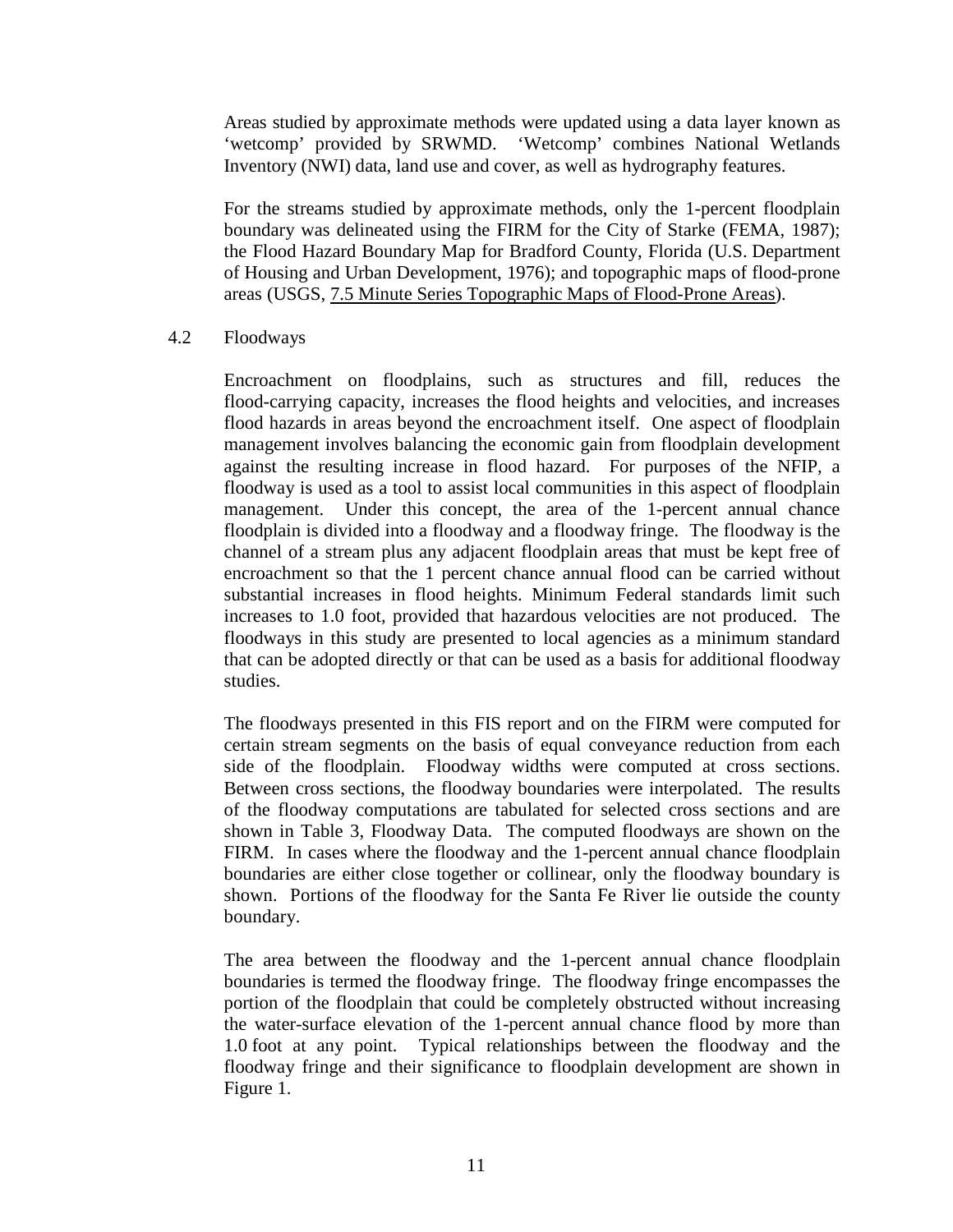|                                              | <b>FLOODING SOURCE</b>                                                                      |                                                                    |                        | <b>FLOODWAY</b>                             |                                               | BASE FLOOD WATER SURFACE ELEVATION |                                                       |                                                    |                 |
|----------------------------------------------|---------------------------------------------------------------------------------------------|--------------------------------------------------------------------|------------------------|---------------------------------------------|-----------------------------------------------|------------------------------------|-------------------------------------------------------|----------------------------------------------------|-----------------|
|                                              | <b>CROSS SECTION</b>                                                                        | DISTANCE <sup>1</sup>                                              | <b>WIDTH</b><br>(FEET) | <b>SECTION</b><br><b>AREA</b><br>(SQ. FEET) | <b>MEAN</b><br><b>VELOCITY</b><br>(FEET/SEC.) | <b>REGULATORY</b>                  | <b>WITHOUT</b><br><b>FLOODWAY</b><br>(FEET<br>NAVD88) | <b>WITH</b><br><b>FLOODWAY</b><br>(FEET<br>NAVD88) | <b>INCREASE</b> |
|                                              | <b>SANTA FE RIVER</b>                                                                       |                                                                    |                        |                                             |                                               |                                    |                                                       |                                                    |                 |
|                                              | Α                                                                                           | 51.87                                                              | $2,400^2$              | 30,621                                      | 0.3                                           | 76.2                               | 76.2                                                  | 77.0                                               | 0.8             |
|                                              | B                                                                                           | 53.44                                                              | $1,400^2$              | 18,534                                      | 0.5                                           | 77.2                               | 77.2                                                  | 77.9                                               | 0.7             |
|                                              | C                                                                                           | 54.27                                                              | $1,285^2$              | 14,063                                      | 0.6                                           | 78.1                               | 78.1                                                  | 78.9                                               | 0.8             |
|                                              | D                                                                                           | 55.83                                                              | $1,800^2$              | 17,818                                      | 0.5                                           | 80.2                               | 80.2                                                  | 81.0                                               | 0.8             |
|                                              | E                                                                                           | 56.22                                                              | $900^2$                | 9,705                                       | 0.9                                           | 81.1                               | 81.1                                                  | 82.0                                               | 0.9             |
|                                              | Ē                                                                                           | 57.21                                                              | $800^2$                | 8,538                                       | 1.0                                           | 84.2                               | 84.2                                                  | 84.9                                               | 0.7             |
|                                              | G                                                                                           | 58.15                                                              | $1,050^2$              | 13,768                                      | 0.3                                           | 86.8                               | 86.8                                                  | 87.6                                               | 0.8             |
|                                              | Н                                                                                           | 59.26                                                              | $820^{2}$              | 9,430                                       | 0.5                                           | 88.5                               | 88.5                                                  | 89.3                                               | 0.8             |
|                                              |                                                                                             | 61.02                                                              | $2,467^2$<br>$2,761^2$ | 29,075                                      | 0.2                                           | 89.7                               | 89.7<br>90.3                                          | 90.6                                               | 0.9             |
|                                              | K                                                                                           | 62.24<br>63.60                                                     | $1,687^2$              | 19,961                                      | 0.2<br>0.5                                    | 90.3<br>93.0                       | 93.0                                                  | 91.3<br>94.0                                       | 1.0<br>1.0      |
|                                              |                                                                                             | 64.57                                                              | $497^2$                | 10,242<br>3,230                             | 1.4                                           | 99.0                               | 99.0                                                  | 99.5                                               | 0.5             |
|                                              | М                                                                                           | 65.86                                                              | $886^2$                | 7,294                                       | 0.6                                           | 104.5                              | 104.5                                                 | 105.4                                              | 0.9             |
|                                              | N                                                                                           | 67.11                                                              | $590^2$                | 5,798                                       | 0.8                                           | 108.7                              | 108.7                                                 | 109.6                                              | 0.9             |
|                                              | O                                                                                           | 67.83                                                              | $811^2$                | 7,703                                       | 0.4                                           | 110.6                              | 110.6                                                 | 111.6                                              | 1.0             |
|                                              | P                                                                                           | 68.72                                                              | 478                    | 3,123                                       | 0.9                                           | 113.1                              | 113.1                                                 | 113.9                                              | 0.8             |
|                                              | Q                                                                                           | 70.18                                                              | $596^2$                | 5,464                                       | 0.5                                           | 123.8                              | 123.8                                                 | 124.6                                              | 0.8             |
|                                              | $\mathsf R$                                                                                 | 71.46                                                              | $844^{2}$              | 6,414                                       | 0.5                                           | 126.4                              | 126.4                                                 | 127.4                                              | 1.0             |
|                                              | S                                                                                           | 72.59                                                              | $836^2$                | 3,113                                       | 1.0                                           | 131.4                              | 131.4                                                 | 132.3                                              | 0.9             |
|                                              | $\mathsf{T}$                                                                                | 73.27                                                              | $1,729^2$              | 9,179                                       | 0.3                                           | 136.9                              | 136.9                                                 | 137.5                                              | 0.6             |
|                                              | U                                                                                           | 74.04                                                              | $638^{3}$              | 3,198                                       | 0.1                                           | 138.5                              | 138.5                                                 | 139.5                                              | 1.0             |
|                                              | $\vee$                                                                                      | 74.35                                                              | $376^3$                | 1,725                                       | 0.2                                           | 138.5                              | 138.5                                                 | 139.5                                              | 1.0             |
|                                              | W                                                                                           | 74.92                                                              | $298^{3}$              | 567                                         | 0.7                                           | 138.9                              | 138.9                                                 | 139.8                                              | 0.9             |
|                                              | X                                                                                           | 75.15                                                              | $322^{3}$              | 1,132                                       | 0.3                                           | 140.0                              | 140.0                                                 | 140.6                                              | 0.6             |
|                                              | Y                                                                                           | 75.55                                                              | 333                    | 930                                         | 0.4                                           | 140.2                              | 140.2                                                 | 140.7                                              | 0.5             |
|                                              | Z                                                                                           | 76.67                                                              | 1,825                  | 2,214                                       | 0.2                                           | 142.3                              | 142.3                                                 | 142.7                                              | 0.4             |
|                                              | AA                                                                                          | 78.16                                                              | 3,250                  | 8,055                                       | 0.0                                           | 142.9                              | 142.9                                                 | 143.6                                              | 0.7             |
|                                              | AB                                                                                          | 79.10                                                              | 2,750                  | 9.995                                       | 0.0                                           | 143.0                              | 143.0                                                 | 143.8                                              | 0.8             |
|                                              | Miles above mouth.                                                                          |                                                                    |                        |                                             |                                               |                                    |                                                       |                                                    |                 |
|                                              | $2$ This width extends beyond county boundary.<br>$3$ This width is beyond county boundary. |                                                                    |                        |                                             |                                               |                                    |                                                       |                                                    |                 |
| ᅥ<br>⋗<br>$\overline{\mathbf{u}}$            |                                                                                             | <b>FEDERAL EMERGENCY MANAGEMENT AGENCY</b><br><b>FLOODWAY DATA</b> |                        |                                             |                                               |                                    |                                                       |                                                    |                 |
| Ĕ<br>$\blacksquare$<br>$\boldsymbol{\omega}$ | <b>BRADFORD COUNTY, FL</b><br><b>AND INCORPORATED AREAS</b>                                 |                                                                    |                        |                                             | <b>SANTA FE RIVER</b>                         |                                    |                                                       |                                                    |                 |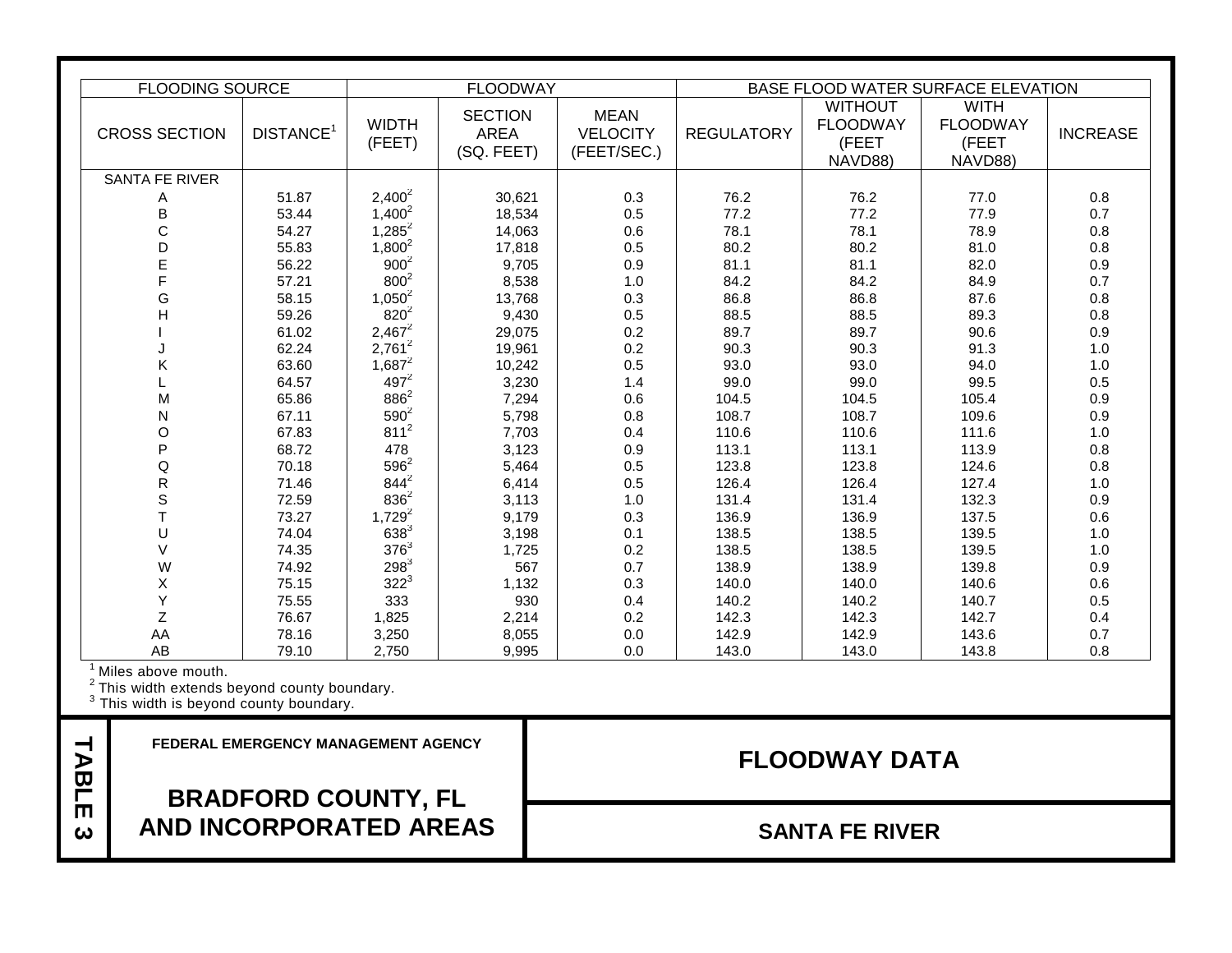

# FIGURE 1 – FLOODWAY SCHEMATIC

# 5.0 INSURANCE APPLICATION

For flood insurance rating purposes, flood insurance zone designations are assigned to a community based on the results of the engineering analyses. These zones are as follows:

Zone A

Zone A is the flood insurance rate zone that corresponds to the 1-percent floodplains that are determined in the FIS by approximate methods. Because detailed hydraulic analyses are not performed for such areas, no BFEs or depths are shown within this zone.

# Zone AE

Zone AE is the flood insurance rate zone that corresponds to the 1-percent floodplains that are determined in the FIS by detailed methods. In most instances, whole-foot BFEs derived from the detailed hydraulic analyses are shown at selected intervals within this zone.

Zone X

Zone X is the flood insurance rate zone that corresponds to areas outside the 0.2 percent floodplain, areas within the 0.2-percent floodplain, and to areas of 1 percent flooding where average depths are less than 1 foot, areas of 1-percent flooding where the contributing drainage area is less than 1 square mile, and areas protected from the 1-percent flood by levees. No BFEs or depths are shown within this zone.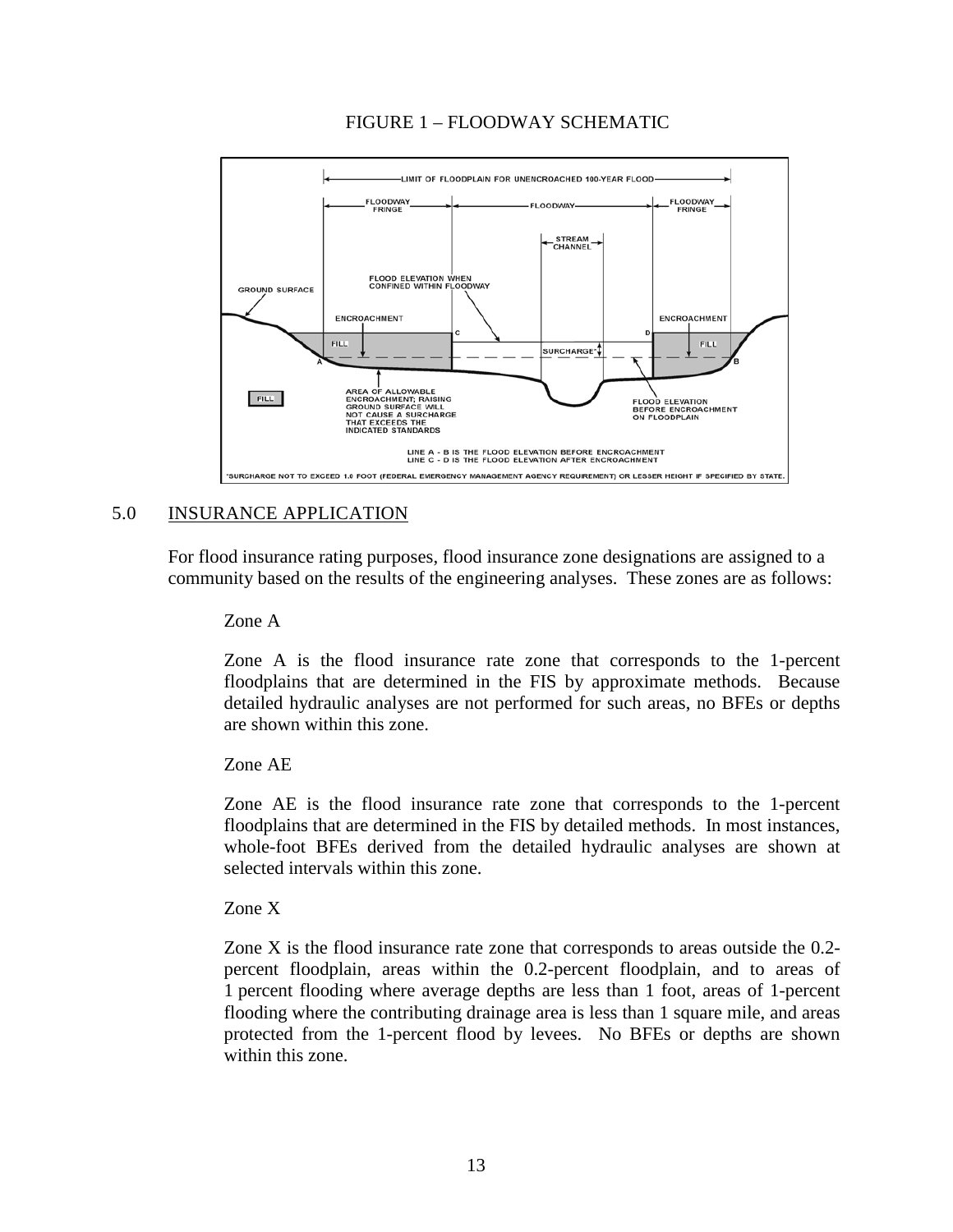#### 6.0 FLOOD INSURANCE RATE MAP (FIRM)

The FIRM is designed for flood insurance and floodplain management applications.

For flood insurance applications, the map designates flood insurance rate zones as described in Section 5.0 and, in the 1-percent annual chance floodplains that were studied by detailed methods, shows selected whole-foot BFEs or average depths. Insurance agents use the zones and BFEs in conjunction with information on structures and their contents to assign premium rates for flood insurance policies.

For floodplain management applications, the map shows by tints, screens, and symbols the 1-and 0.2-percent annual chance floodplains, the floodways, and the locations of selected cross sections used in the hydraulic analyses and floodway computations.

The countywide FIRM presents flooding information for the entire geographic area of Bradford County. Previously, separate Flood Hazard Boundary Maps (FHBMs) and/or FIRMs were prepared for each identified flood-prone incorporated community and the unincorporated areas of the county. This countywide FIRM also includes flood hazard information that was presented separately on Flood Boundary and Floodway Maps (FBFMs), where applicable. Historical data relating to the maps prepared for each community up to and including this countywide FIS, are presented in Table 4, Community Map History.

# 7.0 OTHER STUDIES

FISs published for Clay, Putnam, Alachua, and Union counties, Florida (FEMA, 1992, 1994, 2006, and 2009) are in agreement with this study.

Information pertaining to revised and unrevised flood hazards for each jurisdiction within Bradford County has been compiled into this FIS. Therefore, this FIS supersedes all previously printed FIS reports, FHBMs, FBFMs, and FIRMs for all of the incorporated and unincorporated jurisdictions within Bradford County.

This FIS supersedes a previously printed FIRM for the City of Starke (FEMA, June 1987) and a previously printed FHBM for Bradford County.

# 8.0 LOCATION OF DATA

Information concerning the pertinent data used in the preparation of this FIS can be obtained by contacting FEMA, Federal Insurance and Mitigation Division, Koger Center - Rutgers Building, 3003 Chamblee Tucker Road, Atlanta, Georgia 30341.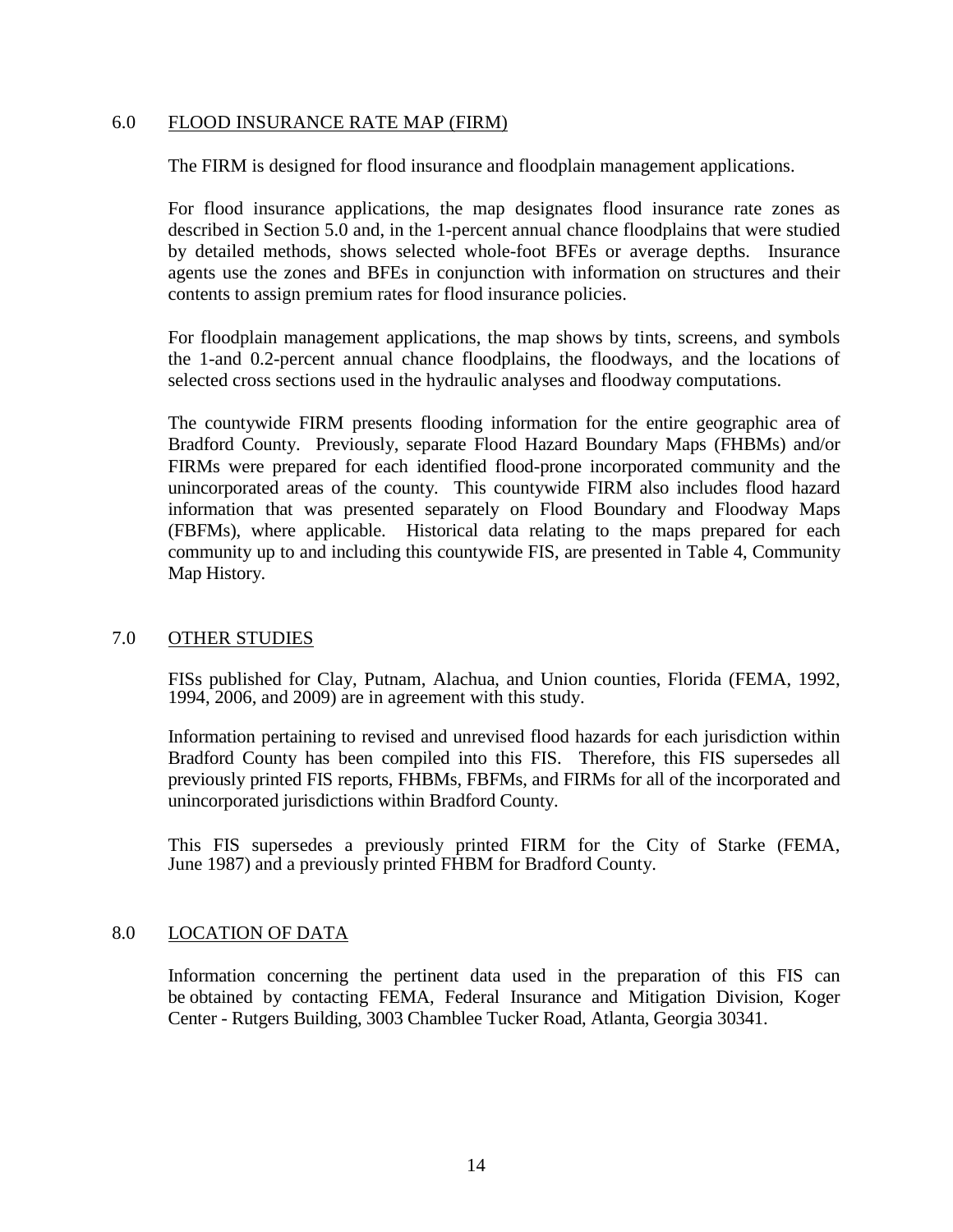|                           | <b>COMMUNITY</b><br><b>INITIAL</b><br><b>FIRM</b><br><b>FIRM</b><br>FLOOD HAZARD BOUNDARY |                          |                                |                          |                       |  |  |  |  |  |
|---------------------------|-------------------------------------------------------------------------------------------|--------------------------|--------------------------------|--------------------------|-----------------------|--|--|--|--|--|
|                           | <b>NAME</b>                                                                               | <b>IDENTIFICATION</b>    | <b>MAP REVISIONS DATE</b>      | EFFECTIVE DATE           | <b>REVISIONS DATE</b> |  |  |  |  |  |
|                           | <b>BROOKER, TOWN OF</b>                                                                   | <b>AUGUST 30, 1974</b>   |                                | <b>NOVEMBER 15, 1989</b> |                       |  |  |  |  |  |
|                           | HAMPTON, CITY OF                                                                          | <b>NOVEMBER 15, 1989</b> |                                | <b>NOVEMBER 15, 1989</b> |                       |  |  |  |  |  |
|                           | LAWTEY, CITY OF                                                                           | <b>NOVEMBER 15, 1989</b> |                                | <b>NOVEMBER 15, 1989</b> |                       |  |  |  |  |  |
|                           | STARKE, CITY OF                                                                           | JULY 19, 1974            | MAY 28, 1976<br>MARCH 11, 1977 | <b>JUNE 18, 1987</b>     |                       |  |  |  |  |  |
|                           | <b>BRADFORD COUNTY</b><br>UNINCORPORATED AREAS                                            | <b>FEBRUARY 14, 1975</b> | <b>JULY 9, 1976</b>            | <b>NOVEMBER 15, 1989</b> |                       |  |  |  |  |  |
|                           |                                                                                           |                          |                                |                          |                       |  |  |  |  |  |
|                           |                                                                                           |                          |                                |                          |                       |  |  |  |  |  |
|                           |                                                                                           |                          |                                |                          |                       |  |  |  |  |  |
|                           |                                                                                           |                          |                                |                          |                       |  |  |  |  |  |
|                           |                                                                                           |                          |                                |                          |                       |  |  |  |  |  |
|                           |                                                                                           |                          |                                |                          |                       |  |  |  |  |  |
|                           |                                                                                           |                          |                                |                          |                       |  |  |  |  |  |
|                           | FEDERAL EMERGENCY MANAGEMENT AGENCY                                                       |                          |                                |                          |                       |  |  |  |  |  |
| TABLE<br>$\blacktriangle$ | <b>BRADFORD COUNTY, FL</b><br>AND INCORPORATED AREAS                                      |                          | <b>COMMUNITY MAP HISTORY</b>   |                          |                       |  |  |  |  |  |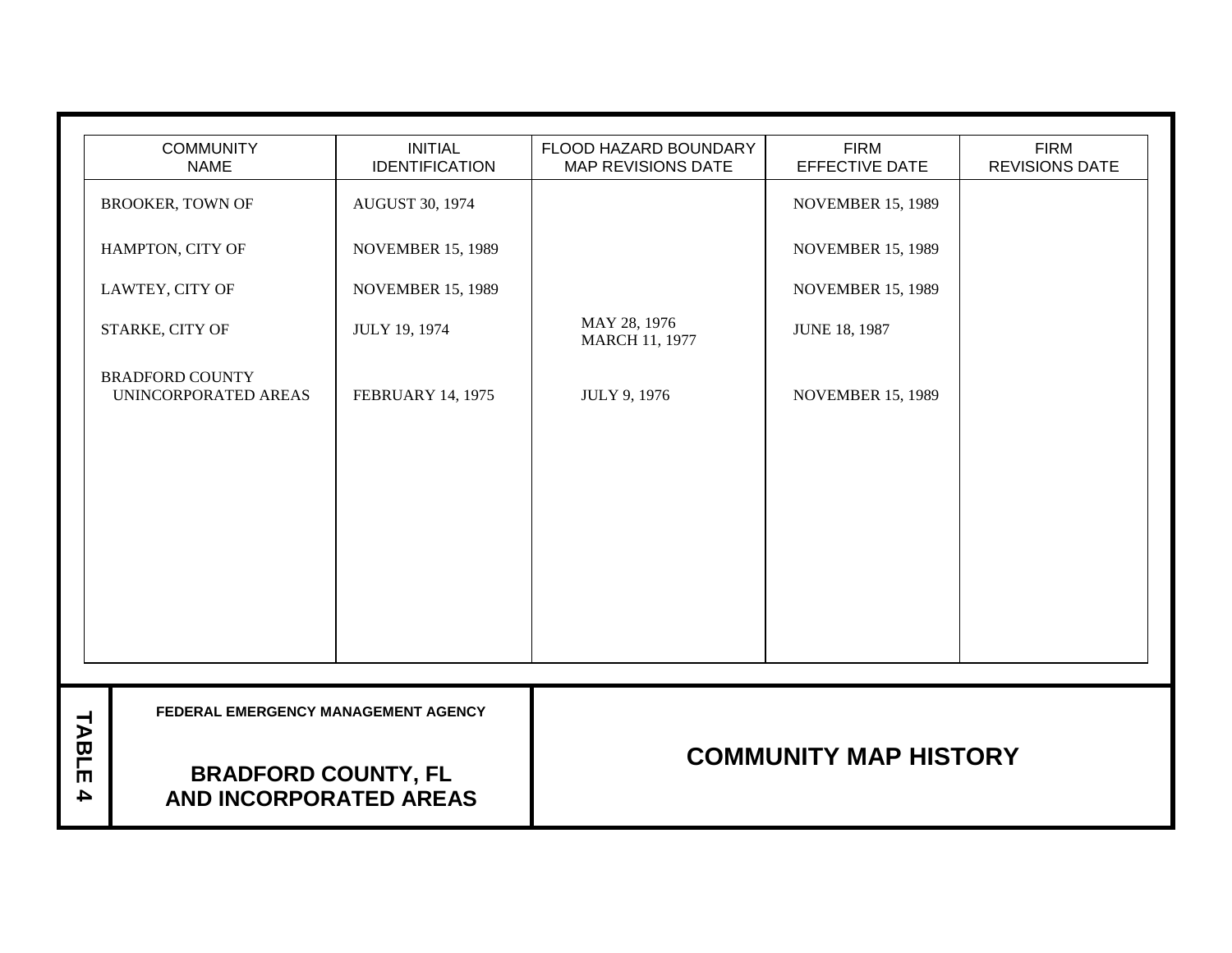#### 9.0 REFERENCES AND BIBLIOGRAPHY

Federal Emergency Management Agency, Flood Insurance Study, Alachua County, Unincorporated Areas, Florida, 2006.

----------, Flood Insurance Study, Union County, Unincorporated Areas, Florida, 2009.

----------, Flood Insurance Rate Map, City of Starke, Bradford County, Florida, June 1987.

----------, Federal Insurance Administration, Flood Insurance Study, Putnam County, Unincorporated Areas, Florida, 1994.

----------, Federal Insurance Administration, Flood Insurance Study, Clay County, Unincorporated Areas, Florida, 1992.

Florida Bureau of Comprehensive Planning, Florida General Soils, Atlas, July 1975.

U.S. Army Corps of Engineers, Jacksonville District, Stream Cross Sections, Southern Resource Mapping, Ormond Beach, Florida, compiled by photogrammetric methods from aerial photography, October 1985.

----------, Hydrologic Engineering Center, HEC-2 Water Surface Profiles, Computer Program 723-X6-L202A, Davis, California, April 1984.

----------, Hydrologic Engineering Center, HEC-1 Flood Hydrograph Package, Computer Program 723-X6-L2010, Davis, California, January 1973.

U.S. Department of Agriculture, Soil Conservation Service, Engineering Division, Technical Release No. 20, Computer Program for Project Formulation Hydrology, May 1965.

U.S. Department of Commerce, Bureau of the Census, 2008 Census of Population, Bradford County, Florida, Washington, D.C., 2009.

----------, National Oceanic and Atmospheric Administration, Environmental Data Services, Climatological Data for Florida, Asheville, North Carolina, 1976.

U.S. Department of Commerce, National Weather Service, Technical Paper No. 40, Rainfall Frequency Atlas of the United States, Washington, D.C., January 1963.

U.S. Department of Housing and Urban Development, Federal Insurance Administration, Flood Hazard Boundary Map, Bradford County, Unincorporated Areas, Florida, July 1976.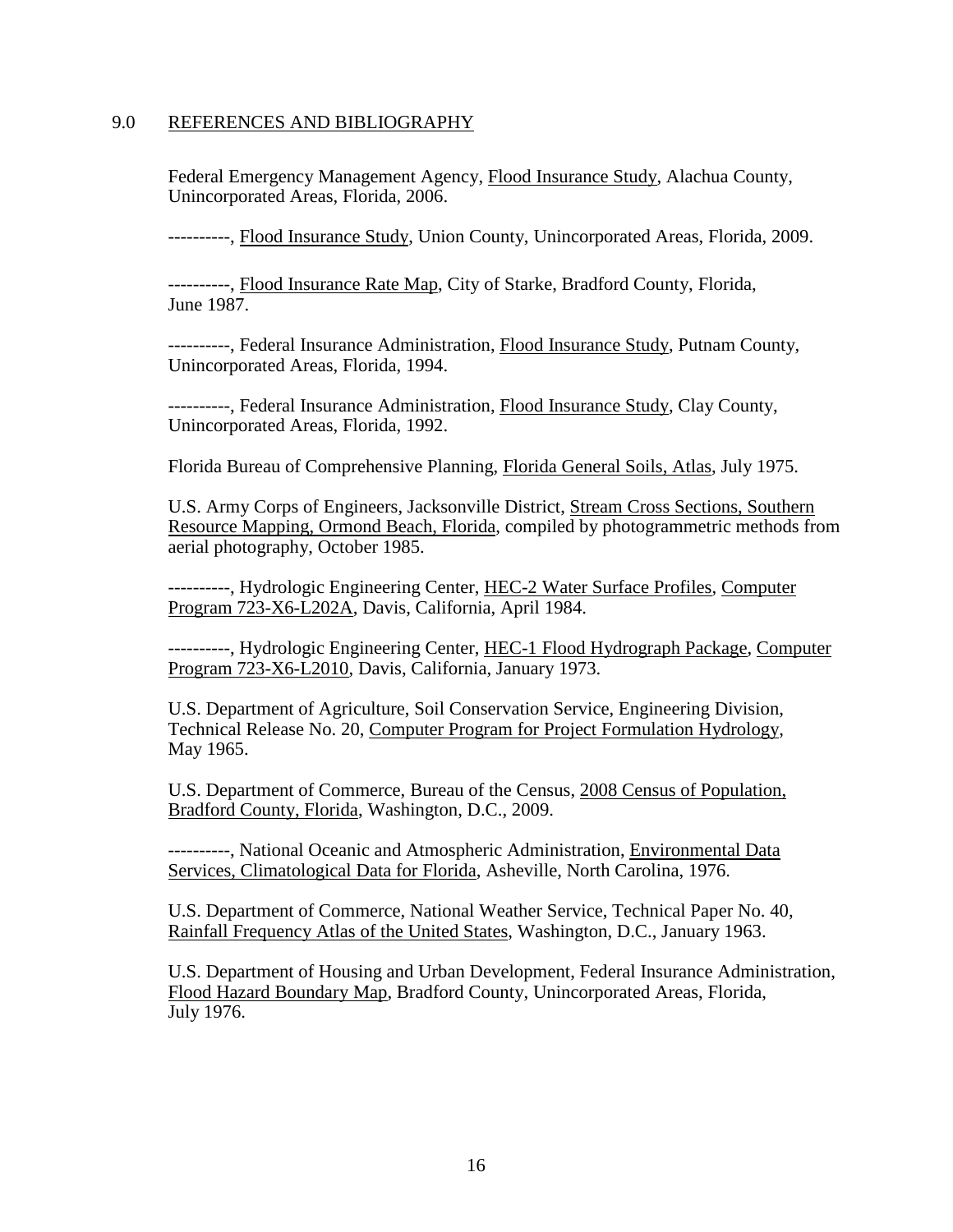U.S. Department of the Interior, Geological Survey, Interagency Advisory Committee on Water Data, Office of Water Data Coordination, Hydrology Subcommittee, Bulletin No. 17B, Guidelines for Determining Flood Flow Frequency, September 1981, revised March 1982.

U.S. Geological Survey, Water Data Report FL-82-1A, Water Resources Data for Florida, Volume 1A: Northeast Florida, various years.

U.S. Geological Survey, 7.5 Minute Series Topographic Maps, Scale 1:24000, Contour Interval 5 Feet: Lawtey, Florida, 1970; Raiford, Florida, 1970; Brooker, Florida, 1966; Worthington Springs, Florida, 1966; Sampson, Florida, 1949; Starke, Florida, 1978; Monteochia, Florida, 1966; Waldo, Florida, 1970; and Keystone Heights, Florida, 1978.

U.S. Geological Survey, 7.5 Minute Series Topographic Maps of Flood-Prone Areas, Contour Intervals 5 and 10 Feet: Brooker, Florida, 1970; Lawtey, Florida, 1975; and Waldo, Florida, 1970.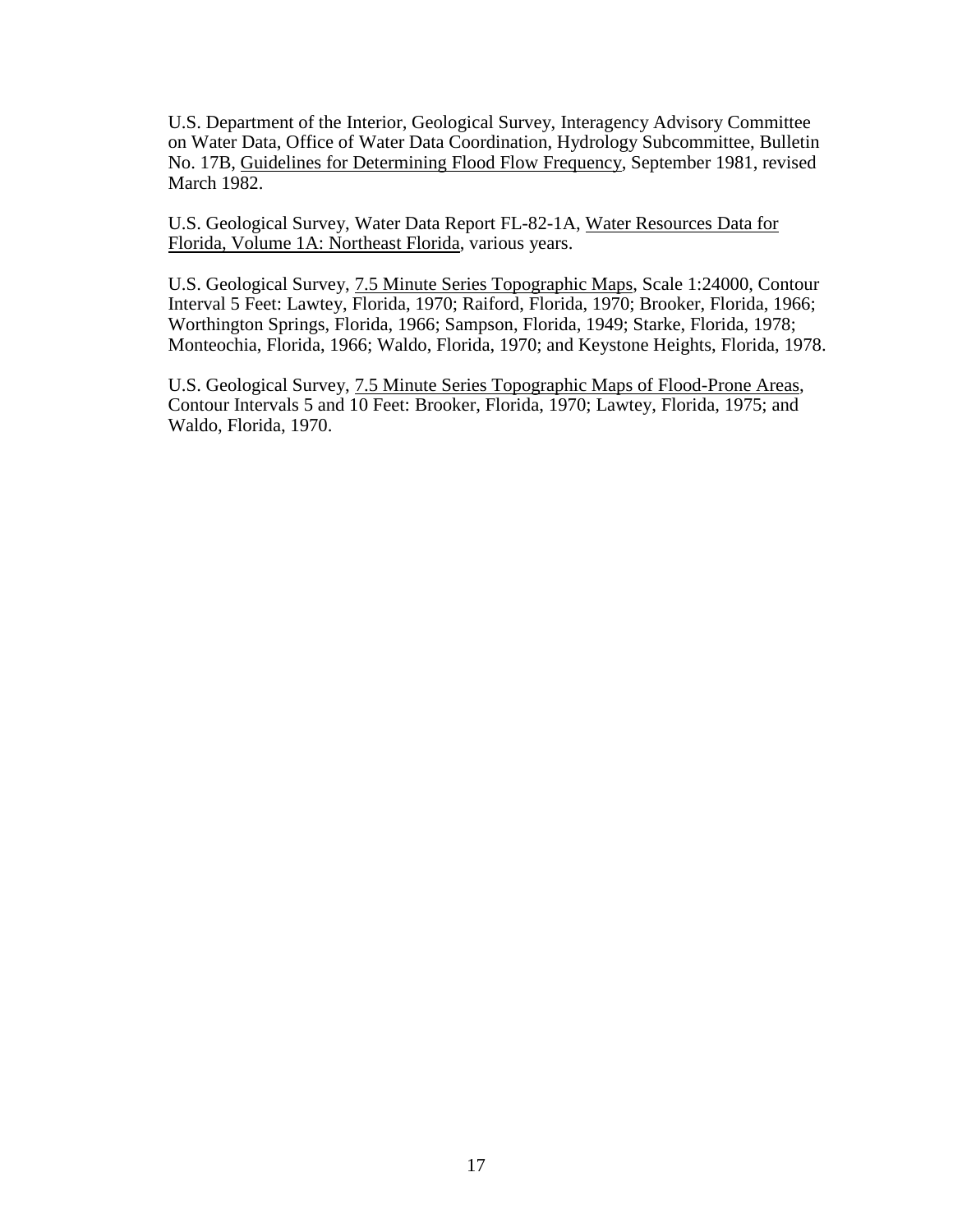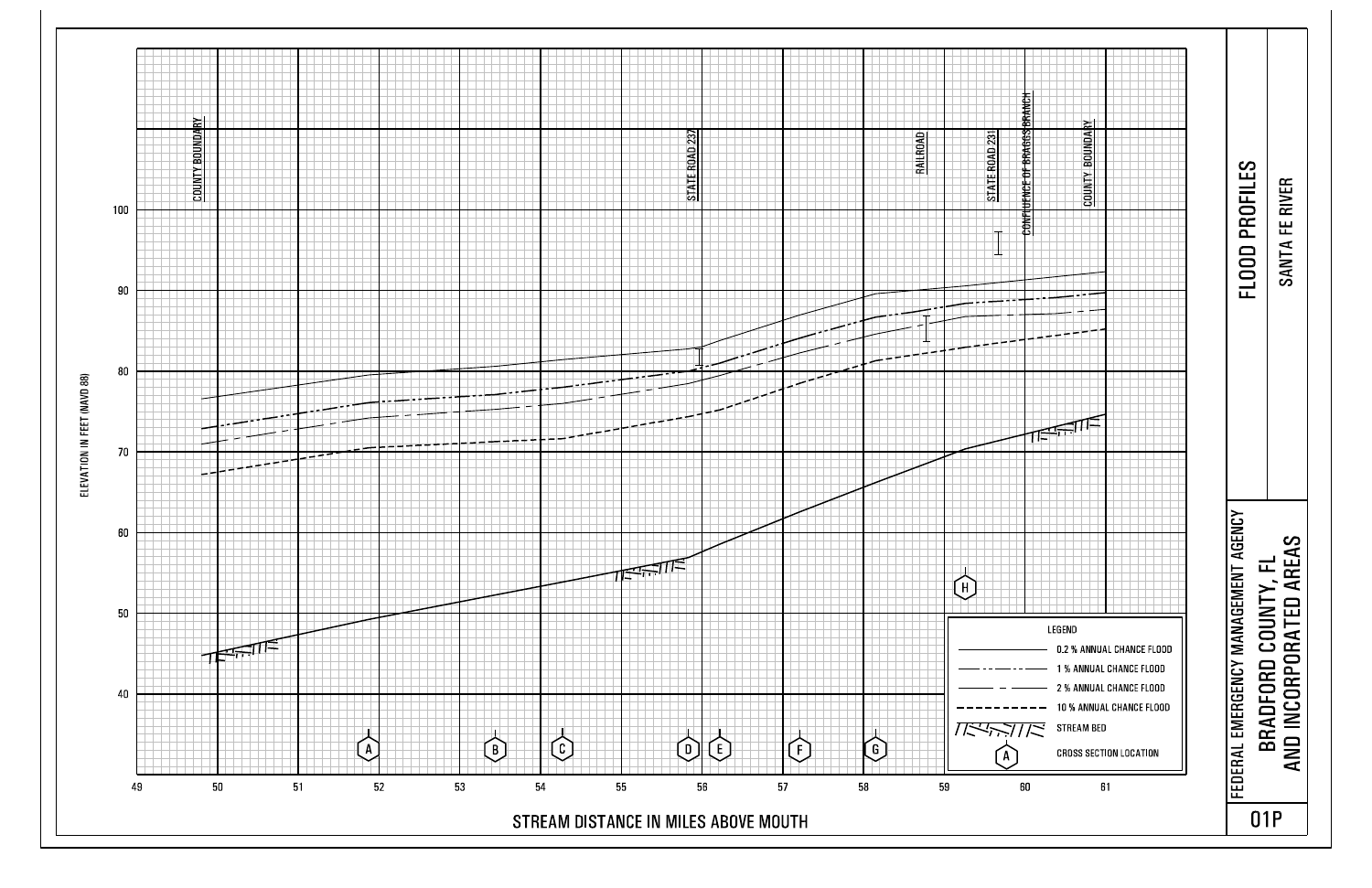